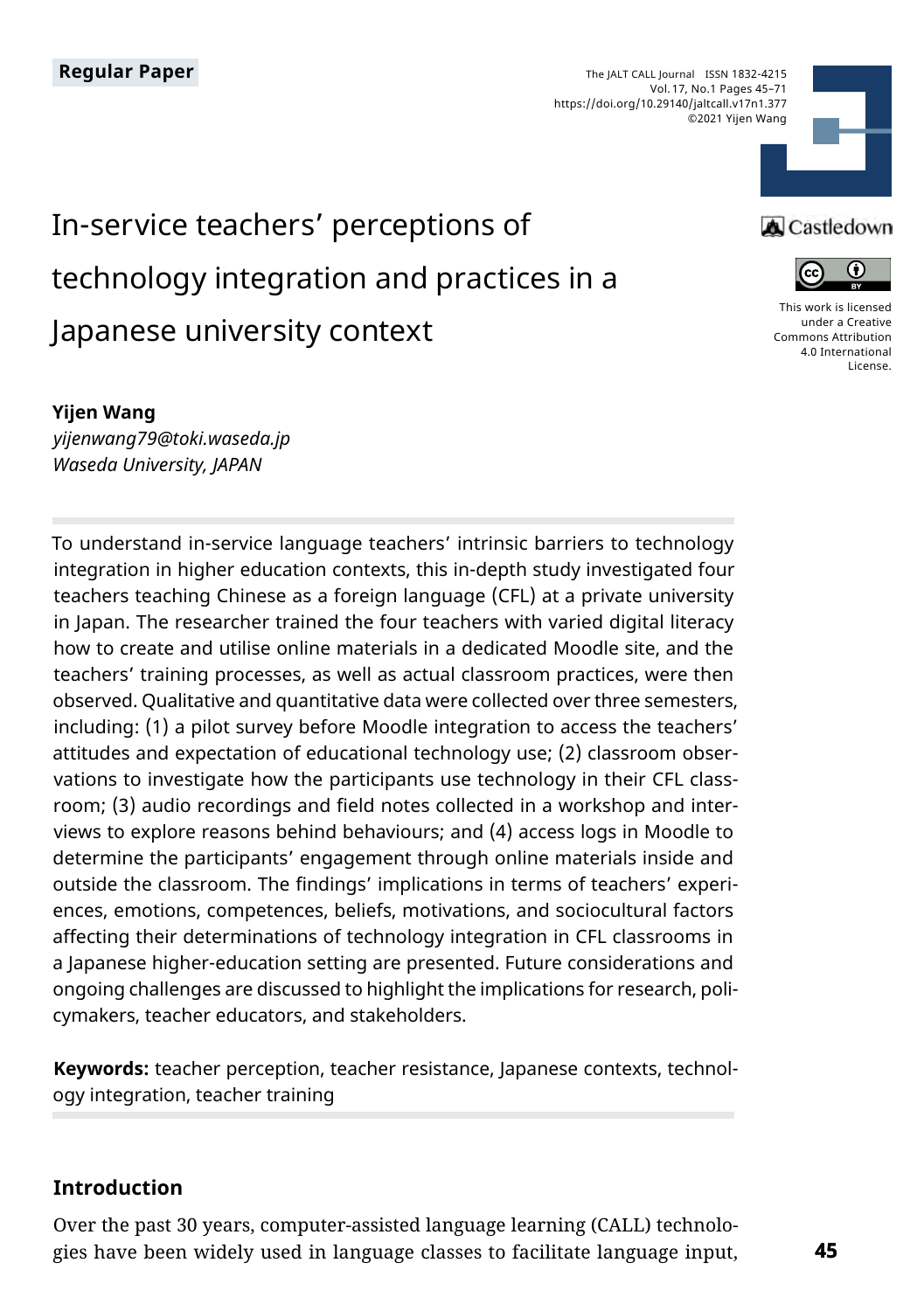output, interaction, motivation, feedback, and metalinguistic knowledge, not only in the classroom but anywhere and anytime (Thomas, Reinders, & Warschauer, 2012; Hampel & Pleines, 2013). As Bax (2003) states, the end goal of CALL is "normalisation," which means "the stage when a technology is invisible, hardly even recognised as a technology, taken for granted in everyday life" (p. 23). Until recently, although many language teachers were aware of the benefits of CALL, they rarely applied it to their regular teaching practices (Uerz, Volman, & Kral, 2018). It seems that in the field of CALL, teachers and researchers are generally optimistic about using technology in pedagogy, claiming the potentials to motivate learners and shift to more student-centred teaching practice, yet, the constrains that technology can bring are often ignored (Stockwell & Reinders, 2019).

With the use of technology, teachers are expected to take on more responsibilities as task designers, motivational promoters, technical supporters, consultants, progress monitors, learner trainers, decision-makers, and self-taught developer (Hubbard, 2008; Son, 2018; Stockwell, 2009). Regarding values and efforts of using technology in teaching, some teachers look to technology to solve their current pedagogical problems; however, some teachers are reluctant to use technology. Thomas *et al.* (2012) note that "the reality remains that the vast majority may use little more than a computer attached to a projector to display presentation slides" (p. 5). As to the reasons why some teachers reject new technology, and their usage is limited, Ertmer (1999) classifies two main types of barrier: extrinsic and intrinsic obstacles. Accordingly, extrinsic barriers are identified as a lack of resources, adequate training, sufficient equipment, time and curriculum constraint as well as technical skills. Intrinsic barriers include established classroom practices and teachers' unwillingness to change, which are fundamental and personal factors rooted in their beliefs about pedagogy and technologies. Extrinsic barriers could be overcome by providing funds, adequate training, technical support, and teacher community (Bax, 2003; Stickler, Hampel, & Emke, 2020; Stockwell, 2009; Uerz *et al.*, 2018). Intrinsic barriers are relatively difficult to be overcome, given in-service teachers' prior perceptions are unlikely to change and difficult to be measured (Ertmer, 1999). These aspects of internal factors obstruct to promote the normalisation of technologies in language classes. When extrinsic barriers are removed, what specifically intrinsic factors hinder teachers' integration of educational technology remain unclear, thus, exploring teachers' perception shaped by the context may help understand their resistances, adoptions, selections, and implementations of CALL.

# **Literature review**

# *Teachers' intrinsic barriers to technology integration*

How teachers perceive educational technology has a significant impact on their teaching practices, and consequently, students' reactions to the use of technology might affect teachers' technology usage patterns in the classroom

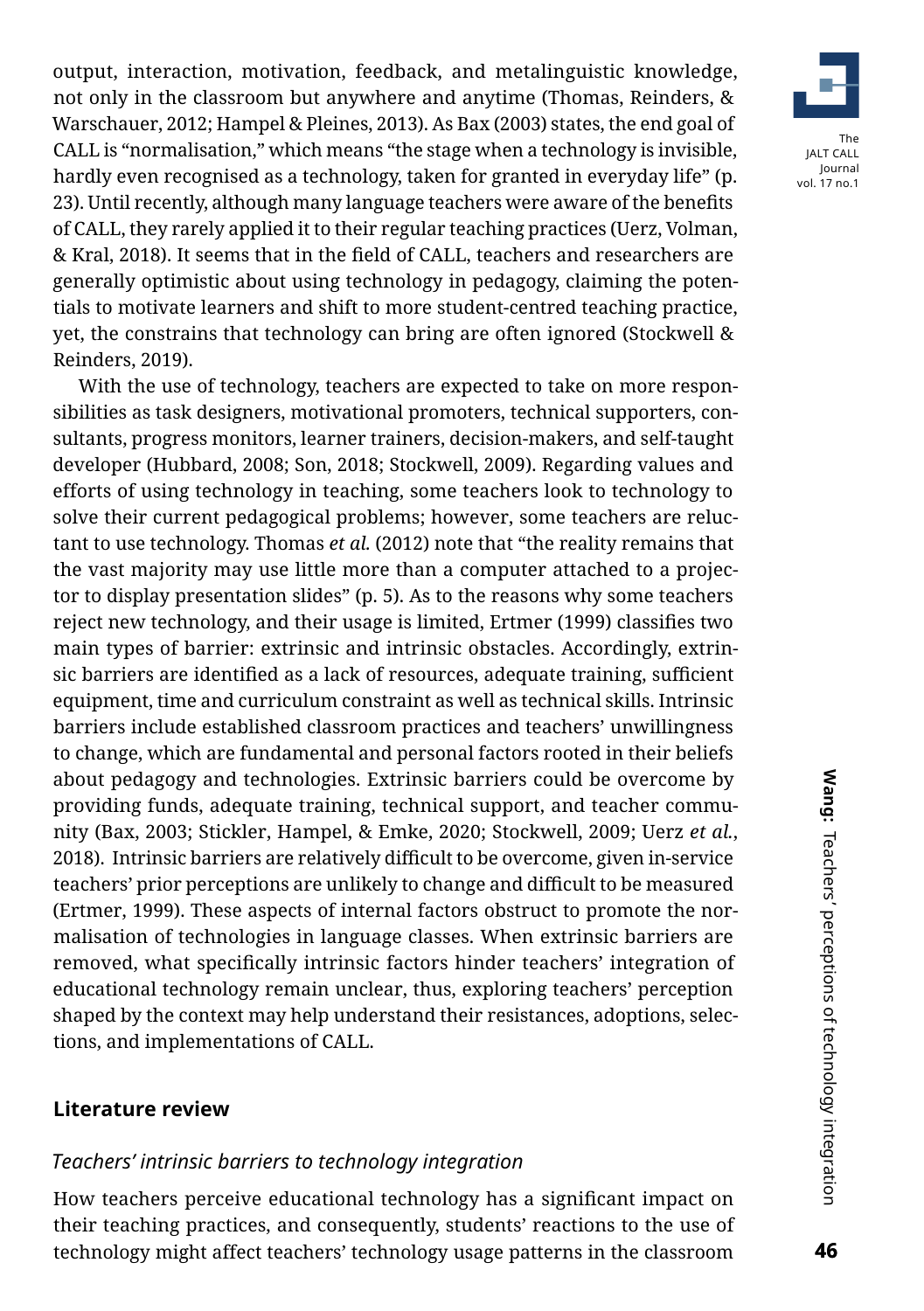(Lai, Yeung, & Hu, 2016; Stockwell, 2015; Wiebe & Kabata, 2010). In a teachercentred context, in which teachers play a role as the authority of knowledge and learning processes, the teacher usually is the one who decides whether, what, and how technology should be used constrained by the teaching environment (Tondeur, Van Braak, Ertmer, & Ottenbreit-Leftwich, 2017). Although some teachers are "over-optimistic" (Bax, 2003) of the potentials and effectiveness from technology (see also Stockwell & Reinders, 2019, for "unrealistic outlooks"), they still have various concerns that hinder actual usage in realities. Lai *et al.* (2016) have interviewed university students and teachers about technology use for language learning, and they found a conflict between students' and teachers' perceptions, as the students expected more support from their teachers, while the teachers were concerned about their limited abilities to provide support. This underlying lack of confidence on the part of teachers could be an intrinsic barrier as mentioned previously (see also Kessler & Plakans, 2008). In a similar vein, Ertmer *et al.* (2012) also found that teachers' existing beliefs and attitudes toward CALL have prevented them from implementing technology in teaching and learning effectively (see also Ding, Ottenbreit-Leftwich, Lu, & Glazewski, 2019; Kim *et al.*, 2013; Tondeur *et al.* 2017). This shows that teachers' own experience, pedagogical considerations, and motivation have a crucial effect on classroom practices. In Stockwell's (2009) study, he trained four language teachers with limited CALL experience at a Japanese university to teach themselves to integrate CALL into their teaching practices. Initially, the four teachers were expected to use CALL, anticipating its benefits; however, they still preferred using the existing resources rather than new methods and had difficulties in accessing academic journals and books on CALL topics. Since most of the previous studies examined teachers' perceptions of CALL were conducted through surveys, interviews, or self-reports, little is known about how in-service teachers with low digital literacy interact with technology in the classrooms. Moreover, what teachers stated in the survey often are not congruent with their actual behaviours; thus, an in-depth observation into teaching practices is necessary.

# *Challenges for educational technology in Japan*

In Japan, efforts to enhance CALL integration have been crucial. The Japanese government has been promoting the use of Information and Communication Technology (ICT) in education. For example, the Japanese Ministry of Education, Culture, Sports, Science and Technology has formulated a policy called "The Vision for ICT in Education in 2011" (MEXT, 2011, p.2) with the believes that "fully utilising ICT" may:

- 1. make classes more interactive and easy-to-understand, through teaching and learning among students themselves
- 2. reduce burdens of teachers and other school staff
- 3. enhance children's information literacy

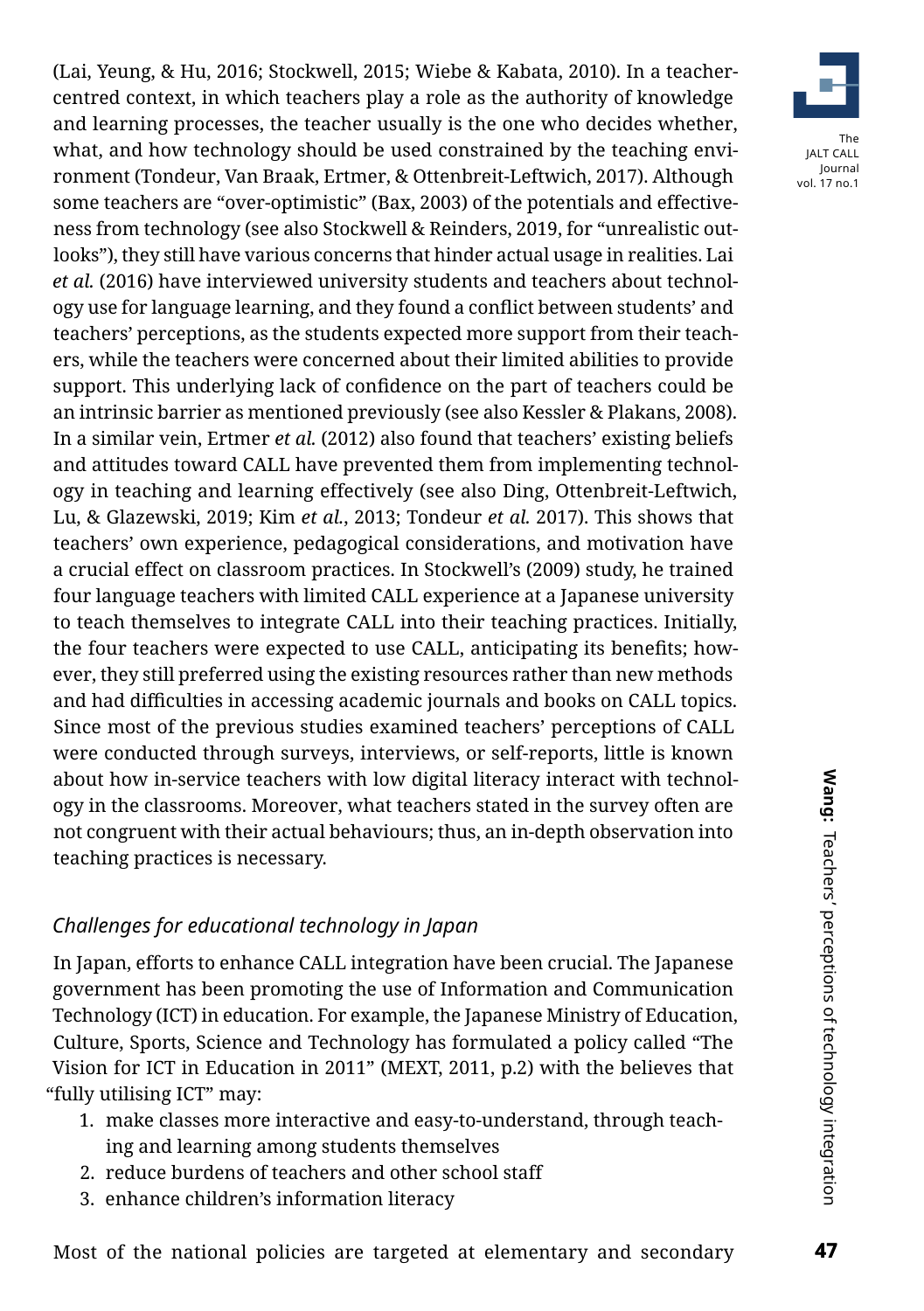education levels, where the trainee teachers have to receive training in the use of technology for teaching in the compulsory course called "Operation of Information Technology (情報機器の操作)" at university to obtain a teacher's license. However, to teach a foreign language at university levels in Japan, teacher license and the basic technology training are not necessary.



# *Complex factors affecting CALL adoption and implementation*

With a specific focus on the perceptions of technology, the literature continues to measure various aspects of the factors involved in CALL adoptions and implementation. One of the most widely used theories to explain the reasons for teachers' acceptance or rejection of technology is the technology acceptance model (TAM) proposed by Davis (1989), which evaluates perceived usefulness (PU) and perceived ease of use (PE) to predict teachers' attitudes toward technology use. However, TAM has been criticised for lack of evidence linking attitude and actual use (Turner, Kitchenham, Brereton, Charters, & Budgen, 2010). The trend in CALL research into psychology has been shifting from quantitative approaches to qualitative data and mix-method approaches (Aşık *et al.*, 2020; Levy, Hubbard, Stockwell & Colpaert, 2015; Stickler & Hampel, 2015). While technology has changed the traditional classroom, why "traditional teachers" reject change remains unclear (Stockwell & Reinders, 2019; Thomas *et al.*, 2012). Researchers suggest looking deep into the CALL contexts as a variety of components are connected, from cultural, social, political, and institutional components to teaching practices and students' interaction. Blin (2016) termed these contextual aspects "CALL ecosystems", which consist of:

interacting components including language learners, teachers and other users of the target language, technological devices, applications and platforms, and multimodal material/semiotic artefacts and resources, all of

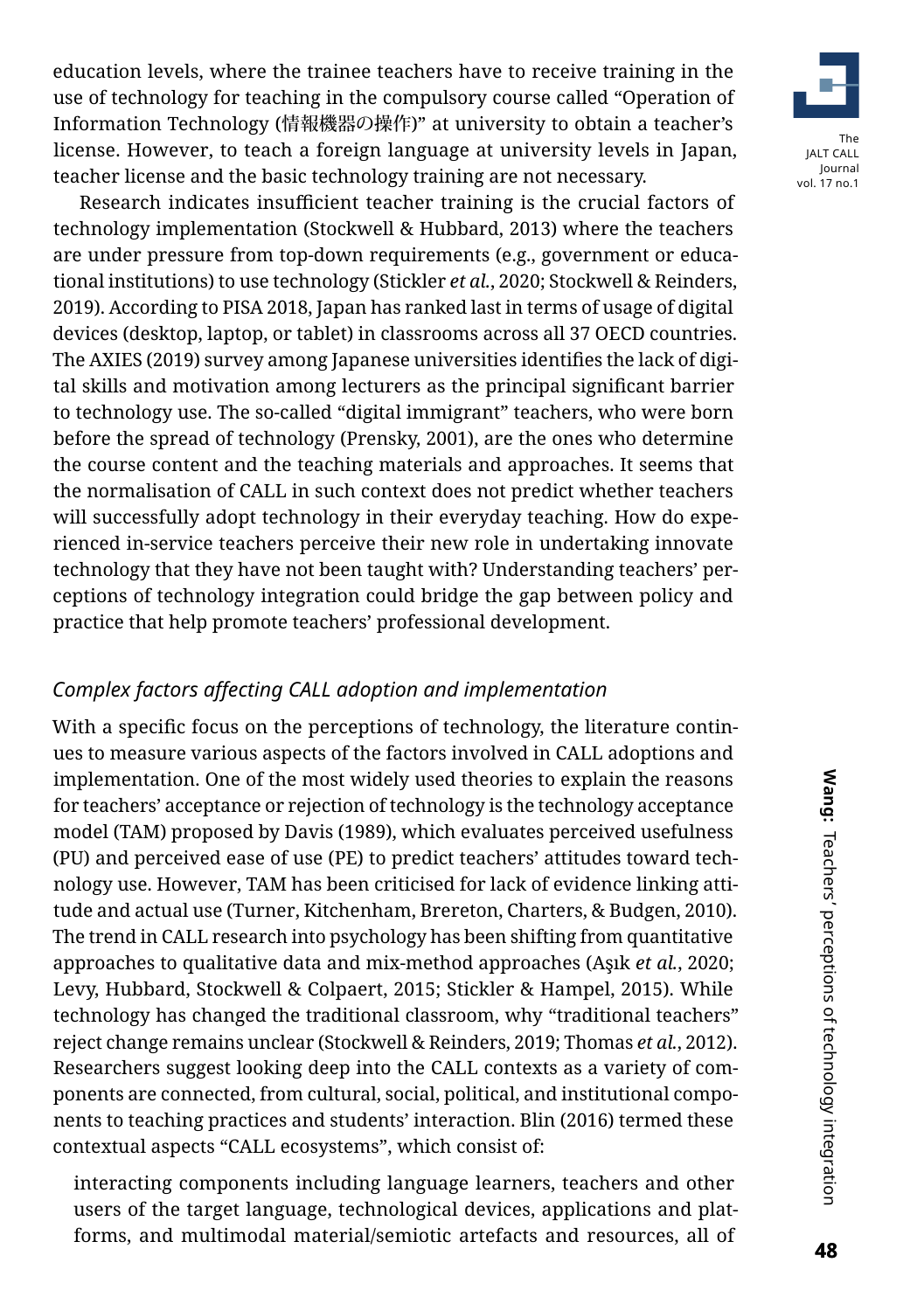which participate in a language learning/use activity, as well as the social processes and semiotic practices that characterise the way the human actors interact with one another and with other components of the system. (p. 39)



Another criticism has been that in the CALL field, researchers tend to borrow theory from second-language acquisition (SLA) and technological theories without combination (Beatty, 2010; Chapelle, 2009; Hubbard & Levy, 2016). Additionally, critics have claimed that studies on attitudes conducted solely through interviews or surveys lack in-depth insights as attitudes change over time (Dörnyei & Ushioda, 2013) and observational research looks at educational technology adoption from social aspects has remained relatively scarce. Grounding in multiple research data resources, this longitudinal ethnographic study aimed to identify what specifically intrinsic barriers obstruct in-service teachers' CALL adoption and implementation when new educational technology is first introduced. In particular, the current study sought to address the following research questions:

- 1. How do in-service language teachers perceive and adopt educational technology integrating into their teaching practices?
- 2. What are the possible factors affecting in-service language teachers' decisions on the use of educational technology?

# **Methodology**

# *Procedure*

Since pedagogical practice in real-world involves complex factors that can hardly be conducted in experiment settings (Nunan, 1992), this study was carried out as ethnographic research in naturalistic contexts to observe teacher behaviours with (or without) using technology for teaching purposes. Data collection took a total of three academic semesters (1.5 years) with a small group of participants in-depth: one semester of investigation (i.e., a pilot survey, informal interviews, and classroom observations) to understand what materials the teachers would like to use through a Learning Management System (LMS) called Moodle, then, the researcher helped establish a Moodle site and provided training on how to develop online CFL teaching/learning materials and use Moodle through workshops. In the following two semesters, Moodle was deployed in the teachers' classes. The teachers were provided with in-class technical support to help overcome technical barriers; also, follow-up training on the Moodle usage was provided if the teachers needed. The training processes and technology used in the classrooms along with the teachers' access logs in Moodle were observed.

# *Participants and research context*

The current study used convenience sampling to select four Chinese language teachers who taught CFL at a private university in Tokyo, including three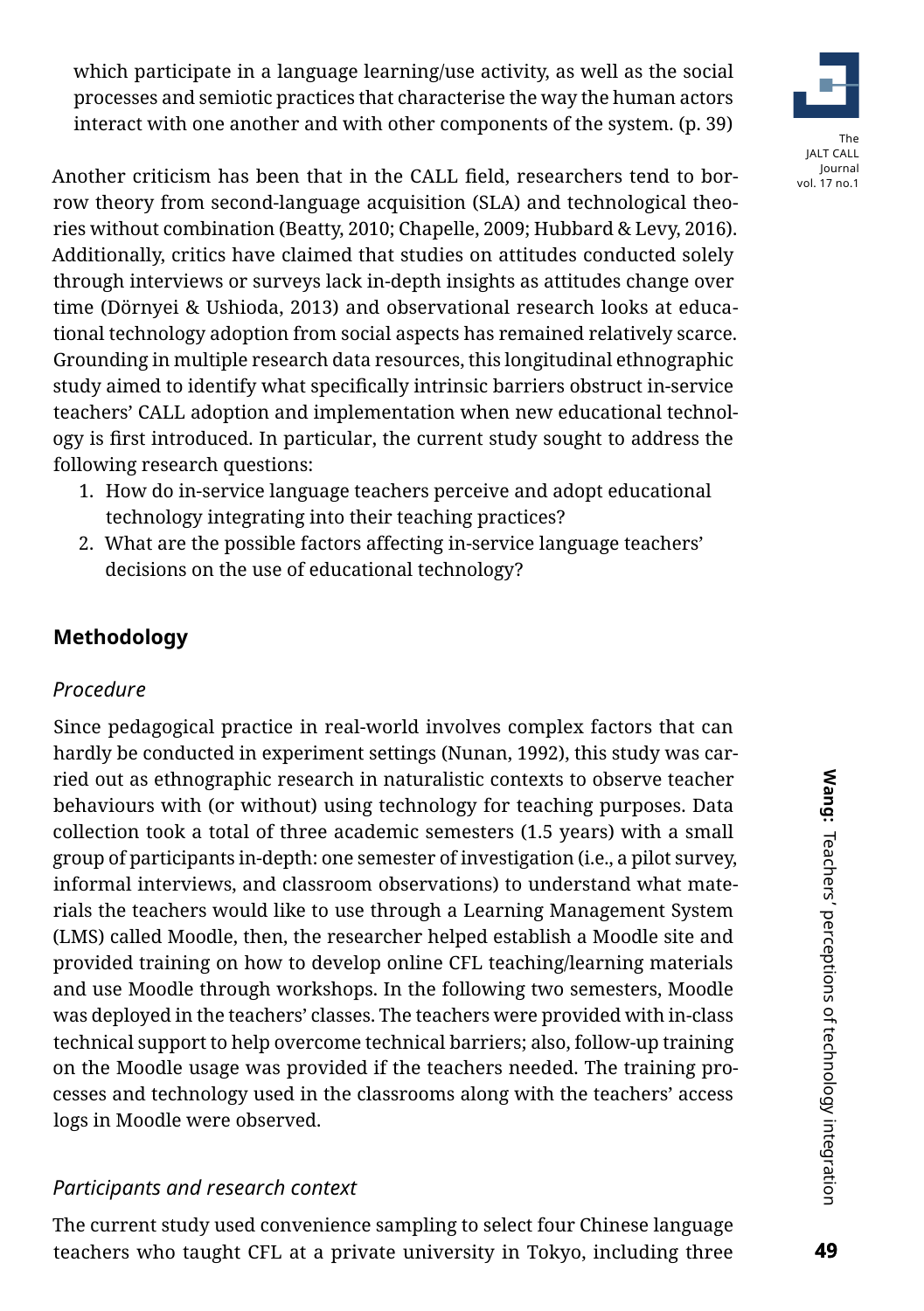Japanese and one Chinese in the same department. The department in which the four teachers teach provides seven foreign language courses: English, German, French, Chinese, Russian, Spanish, and Korean. As a feature of learning various foreign languages aside from the major subjects, students in the department are required to choose two of the language courses as compulsory subjects. Aside from English courses, Chinese is the most popular second foreign language among the students. According to the department's policies, the teachers were free to use their preferred teaching materials and approach in their classes following a general curriculum to enhance students' four language skills. In order to conduct an in-depth investigation on teaching practice and interaction in terms of the classroom context, four classes taught by each of the teachers were observed. Each of the four teachers had two 90-minute Chinese language classes per week that the researcher planned to investigate but some of the class periods overlapped, finally, four 90-minute classes of each teacher were observed in the current research.

# *Learning Management System (LMS): Moodle*

Moodle itself covers a variety of educational technology recourses (e.g., wiki, ePortfolio, chat, quiz, forum) and enables sharing of class materials as well as accessibility to other online materials. Another significant feature of Moodle is the tracking function that allows accessing actual detailed usage data. Since self-reports (e.g., journals and surveys) have been criticised for the limitation of capturing accurate user patterns, Moodle is a useful tool to keep users' log reports (e.g., login and logout time, IP address, devices, activity history). It should be noted that although the participants had an existing LMS developed by the university, they had little experience with it. Also, since the university planned to adopt Moodle soon at that time, it was assumed that the teachers were motivated to use Moodle. Thus, the latest versions of Moodle website and the Moodle mobile application that the four teachers had never used were introduced.

# *Data collection and analysis*

**Survey**. A pilot survey consisted of two sections: Section 1 investigated the four participants' teaching background, device ownership, technology usage and experience for CFL learning and teaching purposes; Section 2 measured the teachers' perceptions of technology for pedagogical purpose which was carried out with a 5-point Likert scale based on TAM and expectancy-value theory (Wigfield & Eccles, 2000).

**Workshop and interviews.** The researcher intended to develop online CFL materials with the four teachers through Moodle; however, according to the results of the pilot survey (see the result section), the teachers' technology skills were fairly low. Thus, existing online resources which were new to the teachers were introduced as well. A hands-on workshop was held in a computer

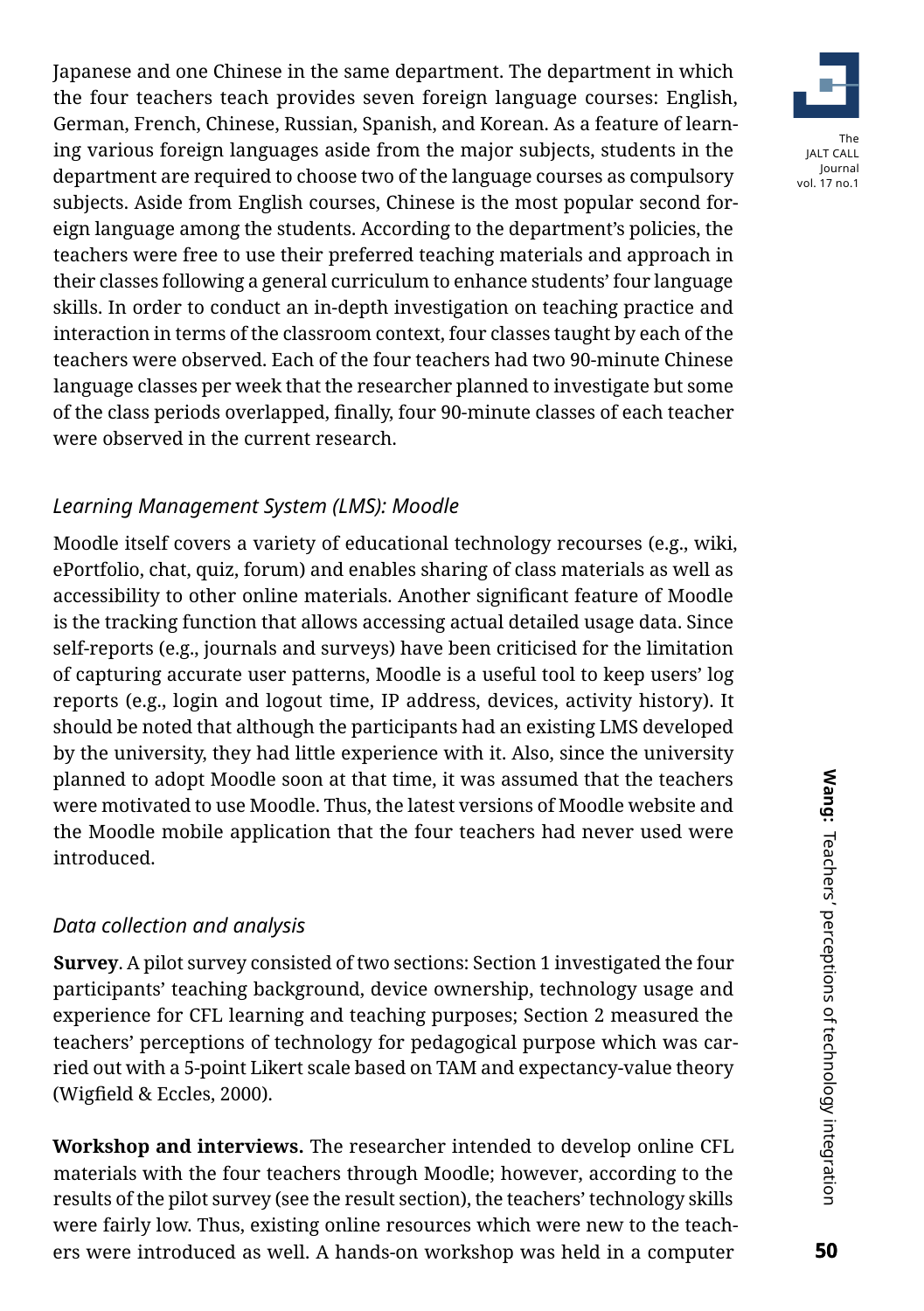laboratory to train the teachers how to use Moodle by the following phases: (1) setting up an account and logging in, (2) introducing the several functions on Moodle, (3) demonstrating a sample class with online resources (e.g., Quizlet, YouTube, Vyond, Kahoot!), and (4) a Q&A session. The teachers were encouraged to ask questions and discussed with one another during the workshop. Two teachers (T1 and T2) who did not attend the workshop had an individual training with the same procedure of the workshop. In addition to the workshop, individual training of how to use Moodle was provided if the teachers requested. By the end of the third semester, semi-structured interviews were conducted individually to clarify their perceptions of educational technology with/without integration into practices. The training process as well as the teachers' responses in the workshop and interviews were recorded through field notes and audio recordings with their permissions.

**Classroom observations**. A total of 139 90-minute observations in the four teachers' classroom were conducted through field notes across three semesters (see Table 1), in which the researcher intended to play a role as a nonparticipant observer (see the dynamic role of the researcher in the discussion section). A classroom observation scheme based on Wajnryb's (1992) classroom observation tasks were adopted to identify the four teachers' in-class practices in terms of the teachers' medium of instruction, teaching procedures, materials and devices used, in-class activities, and assignment.

| <b>Semester</b> | T1's class | T <sub>2</sub> 's class | T <sub>3</sub> 's class | T4's class |  |
|-----------------|------------|-------------------------|-------------------------|------------|--|
| 2018 Fall       |            | 13                      | 13                      | 13         |  |
| 2019 Spring     | q          |                         |                         |            |  |
| 2019 Fall       |            | 14                      | 15                      | 13         |  |
| <b>Total</b>    | 33         | 37                      | З.                      | 38         |  |

**Table 1.** The number of classroom observations

*Note.* The number of classes had been observed is not equal due to the teachers' convenience (e.g., cancellation of a class, rejection of observation, students' examination).

**Access logs in Moodle.** In order to measure the participants' engagement in the online materials, behavioural observation data outside of the classroom were imperative. Participants' Moodle usage patterns, including access time on the activities, the platform (website or app) used, and IP address were recorded in the built-in system, collecting from the workshop to the end of the third semester (including a summer break and a winter break). At the end of the research period, the data exported to Microsoft Excel file were analysed, and access time was counted as the frequency of use (see Figure 1).

**Wang:** Teachers' perceptions of technology integration Wang: Teachers' perceptions of technology integration Teachers' perceptions of technology integration

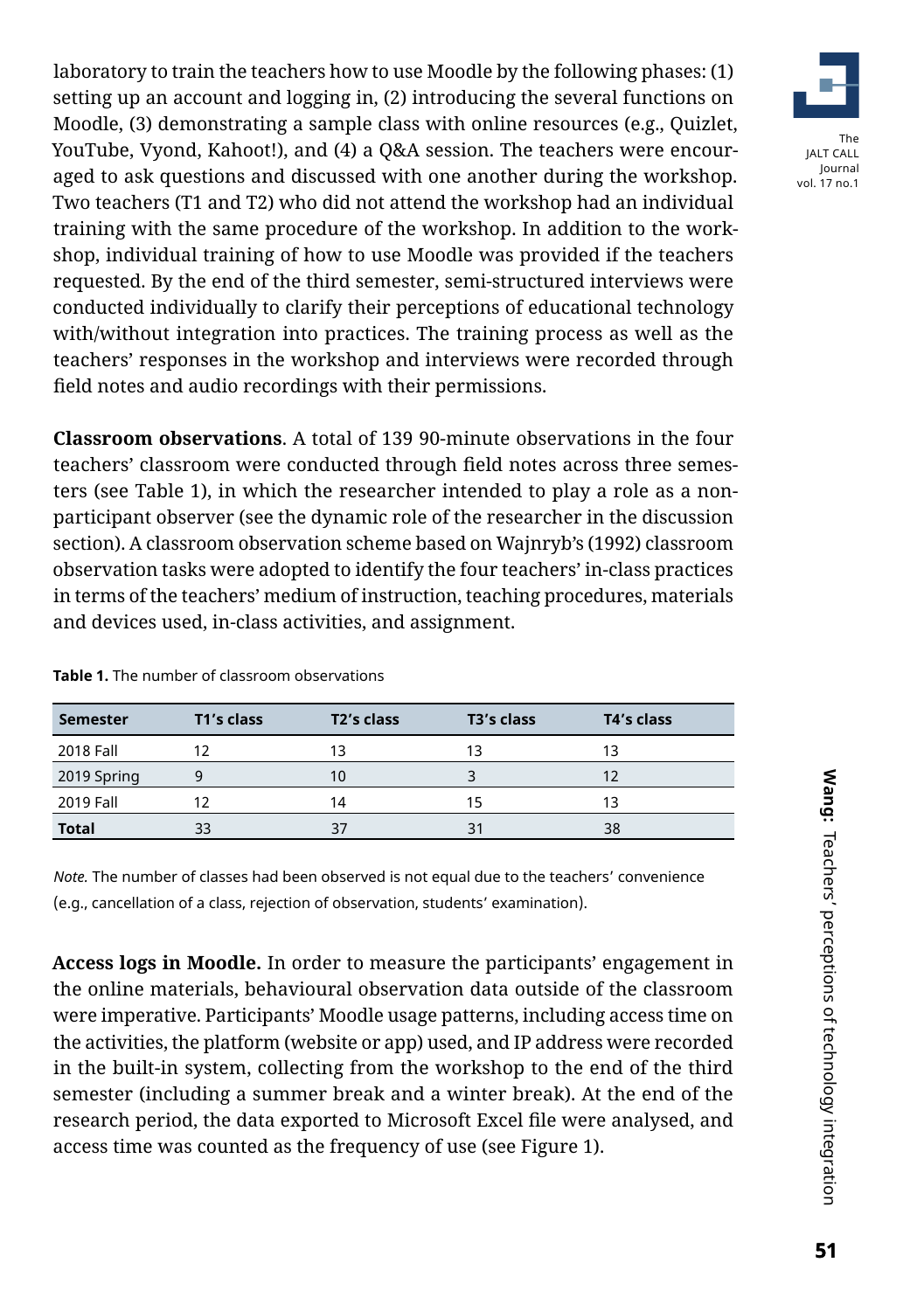| Time            | User full name |                          | Affected user Event context | Component | Event name                                    | Description               | Origin | IP address |
|-----------------|----------------|--------------------------|-----------------------------|-----------|-----------------------------------------------|---------------------------|--------|------------|
| 11/01/19, 17:01 |                | ۰                        | Course: 機能紹介 System         |           | Course viewed                                 | The user with id '9' vweb |        |            |
| 11/01/19, 17:00 |                | ۰                        | File: 文件(ファイFile            |           | Course module viewe The user with id '9' yweb |                           |        |            |
| 11/01/19, 17:00 |                | ×.                       | Course: 機能紹介 System         |           | Course viewed                                 | The user with id '9' yweb |        |            |
| 11/01/19, 17:00 |                | $\sim$                   | URL: 网页地址 ( URL             |           | Course module viewe The user with id '9' yweb |                           |        |            |
| 11/01/19, 16:59 |                | $\sim$                   | Course: 機能紹介 System         |           | Course viewed                                 | The user with id '9' yweb |        |            |
| 11/01/19, 16:59 |                | $\;$                     | Glossary: 词汇表 Glossary      |           | Course module viewe The user with id '9' yweb |                           |        |            |
| 11/01/19, 16:58 |                | ۰                        | Course: 機能紹介 System         |           | Course viewed                                 | The user with id '9' yweb |        |            |
| 11/01/19, 16:58 |                | ÷                        | Forum: 讨论区 (JForum          |           | Course module viewe The user with id '9' yweb |                           |        |            |
| 11/01/19, 16:58 |                | ×                        | Course: 機能紹介 System         |           | Course viewed                                 | The user with id '9' yweb |        |            |
| 11/01/19, 16:57 |                | ۰                        | Chat: 聊天室(チ Chat            |           | Course module viewe The user with id '9' yweb |                           |        |            |
| 11/01/19, 16:57 |                | $\,$                     | Course: 機能紹介 System         |           | Course viewed                                 | The user with id '9' yweb |        |            |
| 11/01/19, 16:57 |                | $\overline{\phantom{a}}$ | Choice: 投票 (投 Choice        |           | Course module viewe The user with id '9' yweb |                           |        |            |
| 11/01/19, 16:57 |                | ×.                       | Course: 機能紹介 System         |           | Course viewed                                 | The user with id '9' yweb |        |            |
| 11/01/19, 16:57 |                | $\sim$                   | Course: 機能紹介 System         |           | Course viewed                                 | The user with id '9' yweb |        |            |
| 11/01/19, 16:56 |                | ×.                       | Workshop: 互动评 Workshop      |           | Course module viewe The user with id '9' yweb |                           |        |            |
| 11/01/19, 16:56 |                | $\overline{\phantom{a}}$ | Course: 機能紹介 System         |           | Course viewed                                 | The user with id '9' yweb |        |            |
| 11/01/19, 16:55 |                |                          | Quiz: 測验 (小テ Quiz           |           | Course module viewe The user with id '9' yweb |                           |        |            |



The JALT CALL Journal vol. 17 no.1

**Figure 1.** An example of Moodle logs exported to Microsoft Excel

**Data** a**nalysis**. Following the mixed-method approach, the data generated from each instrument mentioned above was analysed separately. Quantitative data from the survey and logs in Moodle were statistically analysed via Microsoft Excel. On the other hand, qualitative data collected from the classroom observations, along with the audio-recordings generated from the workshop and the interviews were transcribed in the languages the participants used (i.e., Japanese and Chinese). As the primary data sources, the interview results were thematically analysed through Coggle (an online mind-mapping tool) and the crucial parts of the findings were extracted and translated into English. Then, both quantitative and qualitative results were compared and contrasted to find the connections across the data sources and broken down into categories. Finally, the data sources were merged and interpreted thematically, as can be seen in the discussion section.

# **Results**

#### *Survey*

Demographic data gathered from the survey indicated teachers' educational backgrounds, experience using technologies for teaching and learning, as well as their perceived expectancy and value of educational technology. The participants' names were coded, and their personal information was briefly summarised in the following table. As shown in Table 2, these teachers had similar teaching backgrounds regarding age, education, and academia, all with a PhD degree in Chinese literature. The data also indicated that though they had an average teaching experience of over 15 years, they had not received teacher training to teach CFL before. In terms of individual differences, as can be seen, the teachers' first language, employment status, and personal devices ownership varied. It is worth mentioning here that T2 and T4 did not own a smartphone at the time the survey was conducted.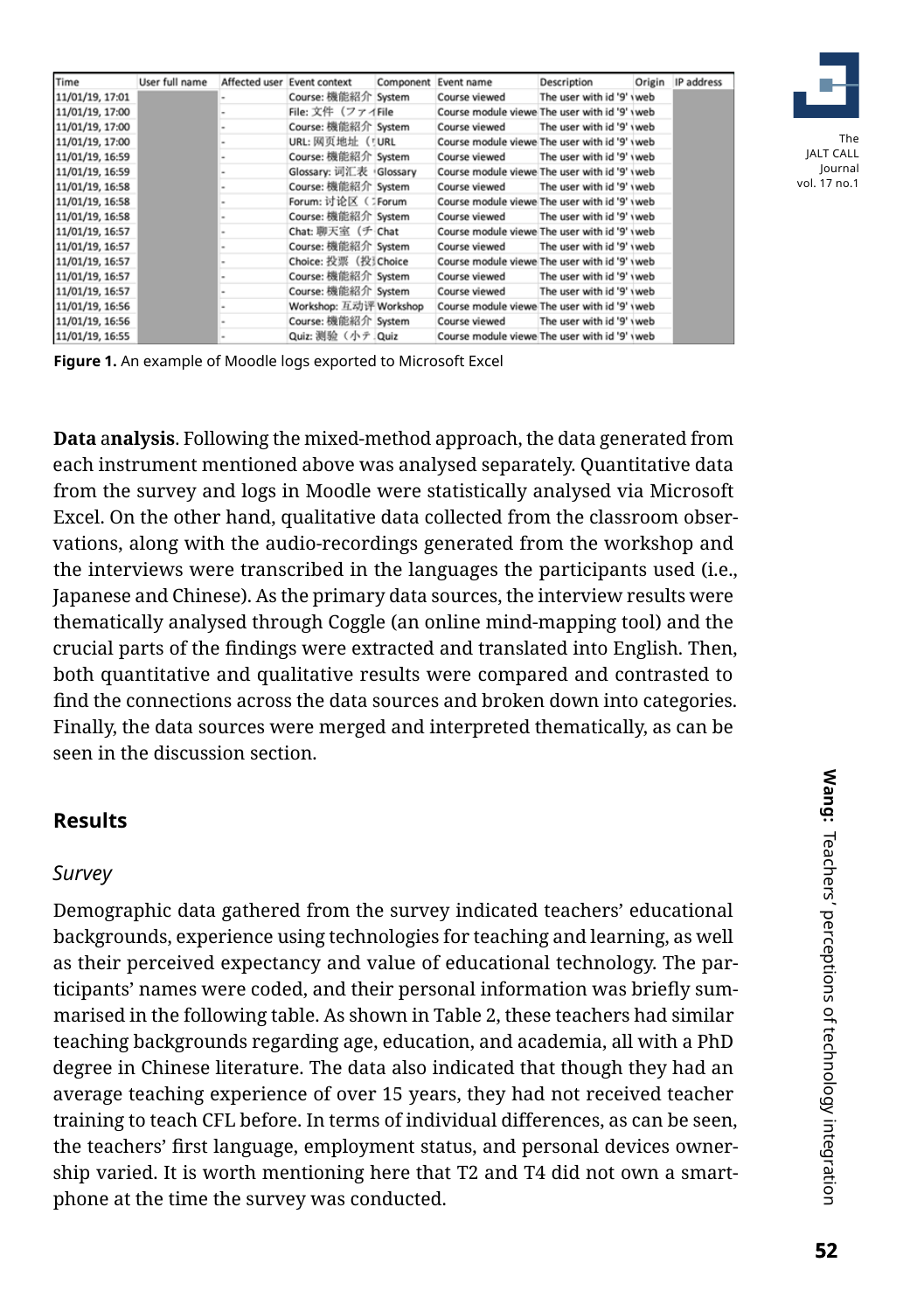**Table 2.** Teachers' background information (n = 4) (data collected in 2018)



The JALT CALL Journal vol. 17 no.1

|                         | T1               | <b>T2</b>          | T3               | T4            |
|-------------------------|------------------|--------------------|------------------|---------------|
| Age range               | 45–50            | $45 - 50$          | $45 - 50$        | $45 - 50$     |
| First language          | Chinese          | Japanese           | Japanese         | Japanese      |
| <b>Employment</b>       | Associate        | Professor          | Associate        | Associate     |
| status                  | Professor        | (with tenure)      | Professor        | Professor     |
|                         | (without tenure) |                    | (with tenure)    | (with tenure) |
| <b>Degree</b>           | <b>PhD</b>       | <b>PhD</b>         | <b>PhD</b>       | <b>PhD</b>    |
| <b>Field</b>            | Chinese          | Chinese            | Chinese          | Chinese       |
|                         | literature       | literature         | literature       | literature    |
| Teaching                | 13 years         | 20 years           | 15 years         | 15 years      |
| experience              |                  |                    |                  |               |
| Have been trained       | No.              | No.                | No               | No            |
| as a CFL teacher?       |                  |                    |                  |               |
| <b>Personal devices</b> | Desktop,         | Desktop, laptop,   | Desktop, laptop, | Desktop, flip |
| ownership               | smartphone       | tablet, flip phone | smartphone       | phone         |

In terms of the teachers' experiences of using technology for learning and teaching Chinese as a foreign language, Table 3 indicates that T2 had not used technology to learn Chinese before, and T3 and T4 learned CFL with different devices to acquire different language skills.

**Table 3.** Participants' CFL learning experiences with technology (n=4).

|    | <b>Experience</b> | What materials did you learn<br>with? | What language skills/areas did<br>you learn with technology? |
|----|-------------------|---------------------------------------|--------------------------------------------------------------|
| Т2 | No                | N/A                                   | N/A                                                          |
| ТЗ | Yes               | CD, video, website                    | Vocabulary, listening, reading                               |
| Τ4 | Yes               | Electronic dictionary, website        | Listening                                                    |

*Note.* Since T1 is a Chinese native speaker, she did not learn Chinese as a foreign language.

All of the participants reported that they had used technologies for teaching before. The materials they used to teach and the language skills/areas they taught are shown in Table 4. T1 had used the most variety of materials to teach; in contrast, T3 had merely used videos before. The LMS T1 and T2 referred was a system developed by the university, which they mainly used it for posting announcements (e.g., class cancellations).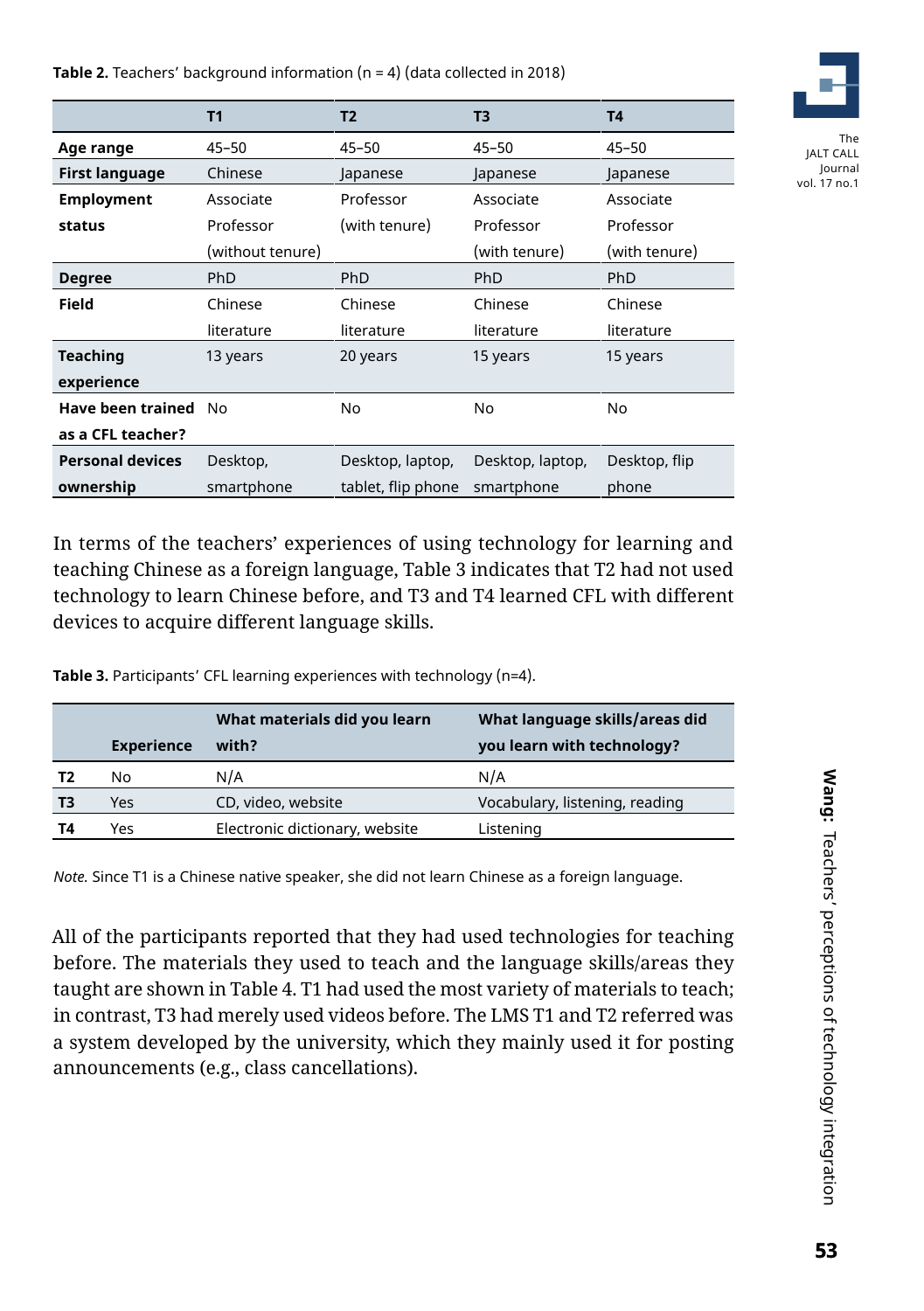**Table 4.** Participants' CFL teaching experiences with technology (n=4).

|    |                   | What materials did you teach       | What language skills/areas did  |
|----|-------------------|------------------------------------|---------------------------------|
|    | <b>Experience</b> | with?                              | you teach with technology?      |
| Τ1 | Yes               | CD, video, email, electronic       | Vocabulary, grammar, listening, |
|    |                   | dictionary, software, website, LMS | speaking, reading, writing      |
| Τ2 | <b>Yes</b>        | PowerPoint, video, website,        | Vocabulary, grammar, listening, |
|    |                   | application, LMS                   | reading, writing                |
| T3 | Yes               | Video                              | Vocabulary, listening           |
| Τ4 | <b>Yes</b>        | Video, website                     | Vocabulary, grammar, listening, |
|    |                   |                                    | speaking                        |



The JALT CALL Journal vol. 17 no.1

Table 5 indicates that the four teachers' attitudes toward using technology for CFL teaching were generally positive. From the mean ratings, it can be seen that seven of the items were rated as high agreement within the categories of Interest ( $M = 3.75$ ), Beliefs ( $M = 3.50$  and 3.75), Extrinsic Motivation ( $M = 4.00$ and 3.50), and Social Motivation ( $M = 3.50$  and 3.75). It seems that all teachers regarded technology useful as the item' useful for teaching' received the highest rating (M = 4.00). On the other hand, the items' knowing how to train students' ( $M = 3.00$ ), "lack of financial or technical support" ( $M = 3.00$ ), and "difficult to control learning patterns" ( $M = 3.00$ ) received the lowest mean ratings. The results also show that the teachers' opinions on "lack of discussion with colleagues" were dispersed (SD = 1.29), though they were teaching in the same department.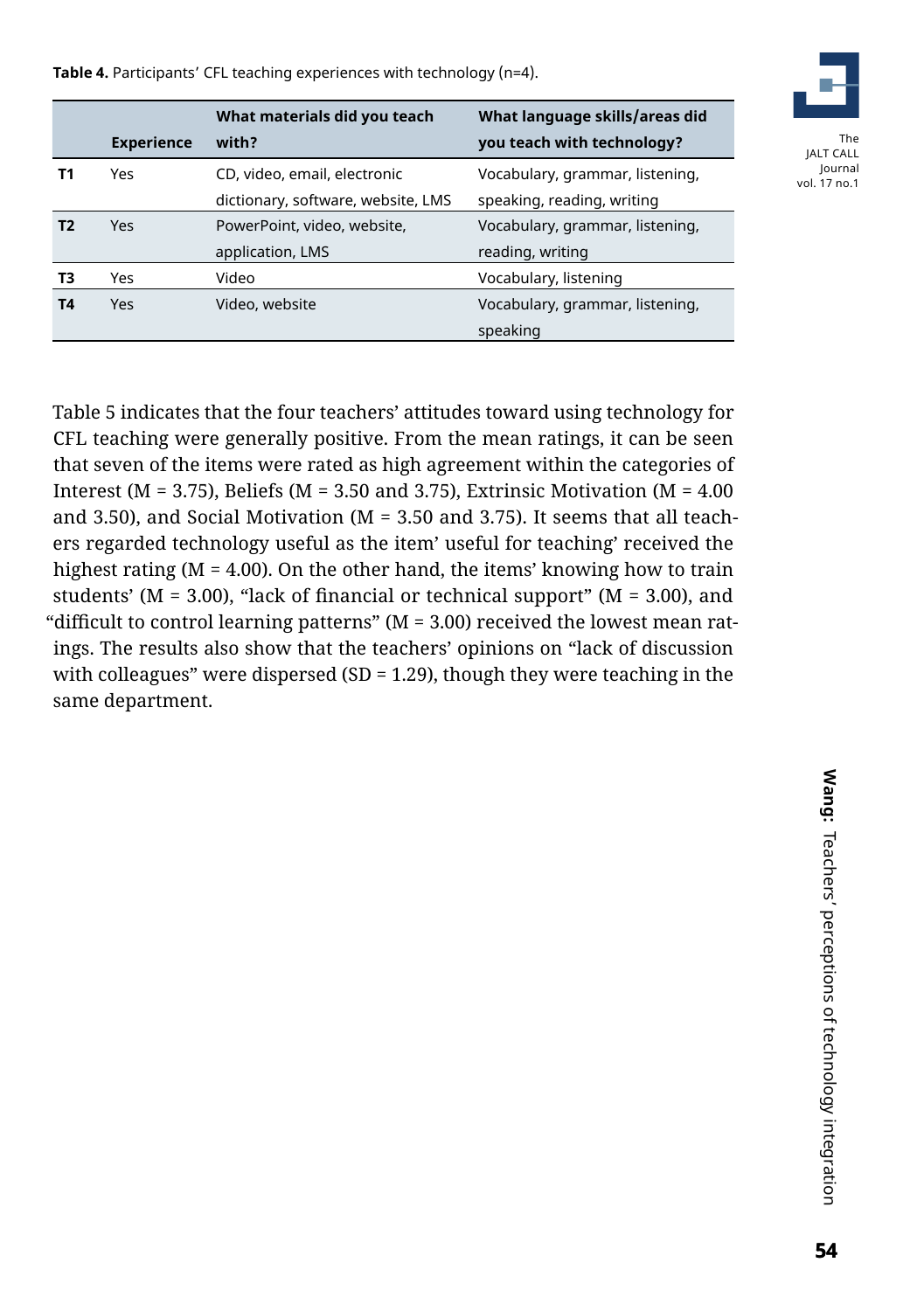**Table 5.** Participants' expectancy and value regarding using technology for CFL teaching (N = 4).



The JALT CALL Journal vol. 17 no.1

| <b>Categories</b>       | <b>Items</b>                                                                                                                 | T1             | T <sub>2</sub> | T3             | T4             | Mean | <b>SD</b> |
|-------------------------|------------------------------------------------------------------------------------------------------------------------------|----------------|----------------|----------------|----------------|------|-----------|
| Confidence              | - I am confident in my technological<br>skills.                                                                              | 4              | 4              | 2              | 3              | 3.25 | 0.96      |
|                         | - Learning to teach with technologies<br>would be easy for me.                                                               | 4              | 3              | $\overline{2}$ | $\overline{4}$ | 3.25 | 0.96      |
| Competence              | - I know how to select appropriate                                                                                           | $\overline{4}$ | 3              | $\overline{2}$ | 4              | 3.25 | 0.96      |
|                         | online materials for teaching and<br>learning.                                                                               |                |                |                |                |      |           |
|                         | - I know how to train students to use                                                                                        | 4              | 3              | $\overline{2}$ | 3              | 3.00 | 0.82      |
|                         | technologies for pedagogical purpose.                                                                                        |                |                |                |                |      |           |
| <b>Relatedness</b>      | - I am sufficient to current teaching<br>approach.                                                                           | 4              | $\overline{2}$ | 4              | 3              | 3.25 | 0.96      |
| <b>Interest</b>         | - I am interested in using technology in<br>teaching.                                                                        | 3              | 4              | 4              | 4              | 3.75 | 0.50      |
| <b>Beliefs</b>          | - I believe using technology can facilitate<br>students' motivation.                                                         | 3              | 4              | 4              | 3              | 3.50 | 0.58      |
|                         | - I believe students can get access to<br>Chinese language and culture outside<br>of the classroom with the use of           | 3              | $\overline{4}$ | 5              | 3              | 3.75 | 0.96      |
|                         | technology.                                                                                                                  |                |                |                |                |      |           |
| Perceived<br>cost       | - I think using technology for<br>pedagogical purposes will gain more<br>effort (e.g., time consuming, heavier<br>workload). | 3              | 4              | 3              | 3              | 3.25 | 0.50      |
|                         | - I lack financial or technical support for<br>integrating technology into teaching<br>and learning.                         | 3              | 3              | 4              | $\overline{2}$ | 3.00 | 0.82      |
| Concerns                | - I worry that using technology will be<br>difficult to control students' learning<br>pattern.                               | 4              | 4              | $\overline{2}$ | $\overline{2}$ | 3.00 | 1.15      |
| Extrinsic<br>motivation | - I believe technologies are useful for my<br>teaching.                                                                      | 4              | 4              | 5              | 3              | 4.00 | 0.82      |
|                         | - I think classroom management will be<br>easier by using technologies.                                                      | 3              | 4              | 4              | 3              | 3.50 | 0.58      |
| Social                  | - There is a lack of technology-related                                                                                      | $\overline{2}$ | 3              | 5              | 4              | 3.50 | 1.29      |
| motivation              | sharing, discussion, or support among<br>CFL teachers at this school.                                                        |                |                |                |                |      |           |
|                         | - I think students are interested in using<br>technology in learning.                                                        | 4              | 4              | 4              | 3              | 3.75 | 0.50      |

*(1 = strongly disagree, 2 = disagree, 3 = neither agree nor disagree, 4 = agree, 5 = strongly agree)*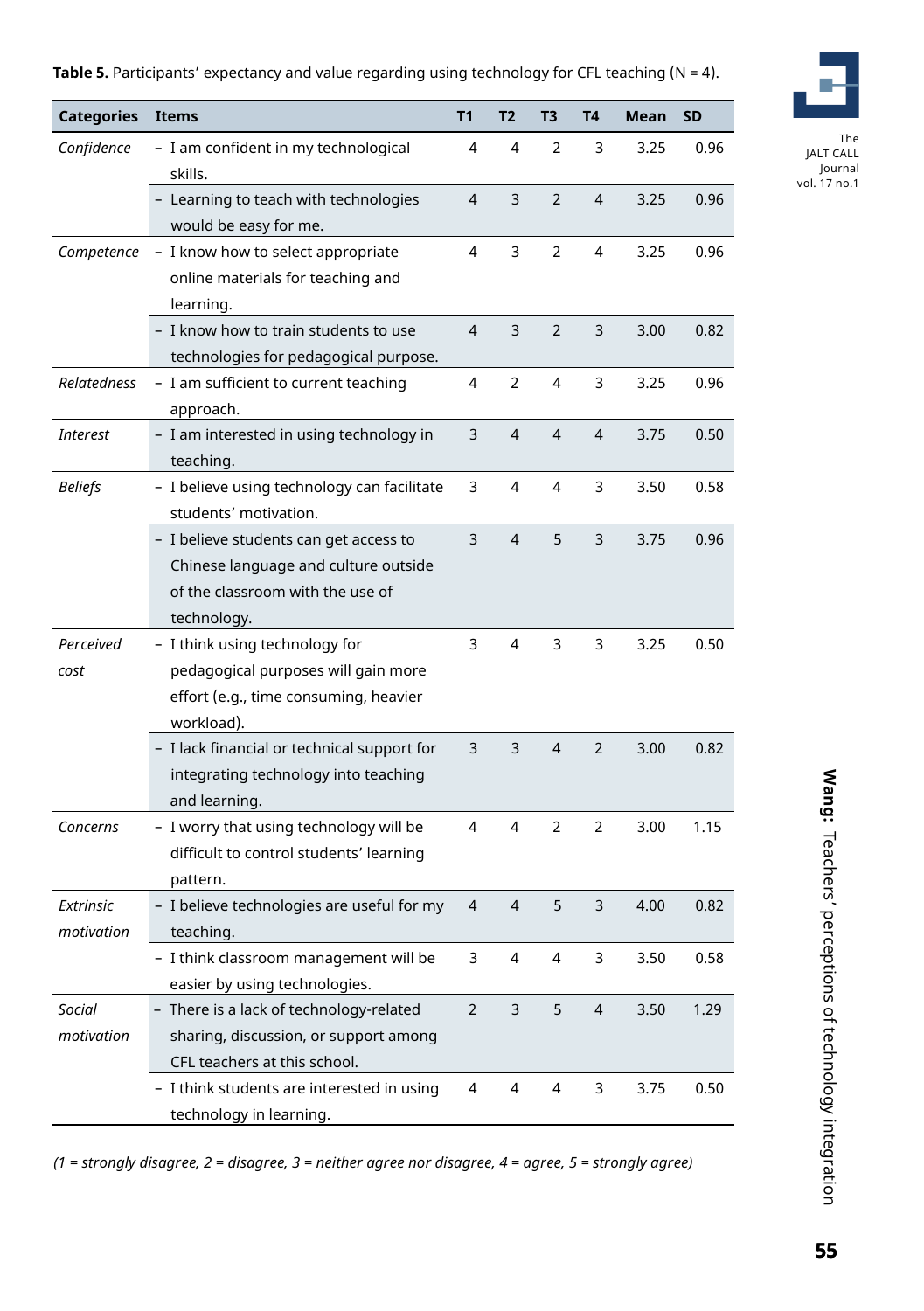# *Workshop and interviews*

According to the teachers' responses in the workshop and interviews, they did not have a specific idea about what online Chinese teaching materials should be used but addressed their concerns and beliefs about how language should be taught/learned. As can be seen in Table 6, when being asked (1) what types of online materials the teachers would like to develop through Moodle, and (2) if the teachers planned to use any online tools and Moodle's functions in their teaching after the workshop, most of the teachers simply want to post audios and reading materials related to Chinese culture and stressed various concerns from both teacher and student perspectives. For instance, they perceived that developing online materials and using Moodle might increase both teachers' and students' workload. The teachers were also concerned about the contents that against their teaching beliefs. For instance, the teachers believed that students were unable to learn tones through Chinese songs and typing tasks because of the features of tonal language. Accordingly, T2 and T3 claimed that tones are omitted when doing writing tasks through typing, and T3 thought teaching Chinese songs was meaningless since tones are taken away by melody. When introducing Quizlet's text-to-speak (TTS) flashcard, T1 and T3 showed their disagreement on the TTS function, as they believed that students were supposed to learn "correct" and "standard" pronunciation from the teacher under face-to-face instruction. With a lack of confidence in language competency (i.e., Chinese pronunciation and grammar), as T2 had claimed in the workshop, he asked the researcher to record the audio contents for the materials made by himself on Moodle, and he confirmed the grammar used in the self-made materials with the researcher as well. Also, though T4 did not voice his opinions in the workshop, he tended to be more willing to reveal his lack of linguistic knowledge, language proficiency, and digital skills in the individual interviews.

Interview results also indicate that T1 and T2 were in the same department previously. According to T1, CFL teachers in the department were required to use a Chinese learning software developed by the department for their formal teaching practices. During class time, students used the software to learned general language skills by themselves in computer rooms, and the teachers monitored students' engagement simultaneously. T1 revealed that she was not satisfied with the method, which threatened her role as a teacher:

*I feel alone when seeing the students actively engaging in the system in the classroom. The only thing I was doing is walking around and waiting for them to ask me a question.*

T2 pointed out that he was one of the developers of the software, though he thought it was not designed well, he had to contribute to the contents under the superior's direction because of his lower position (as a research assistant) at that time.

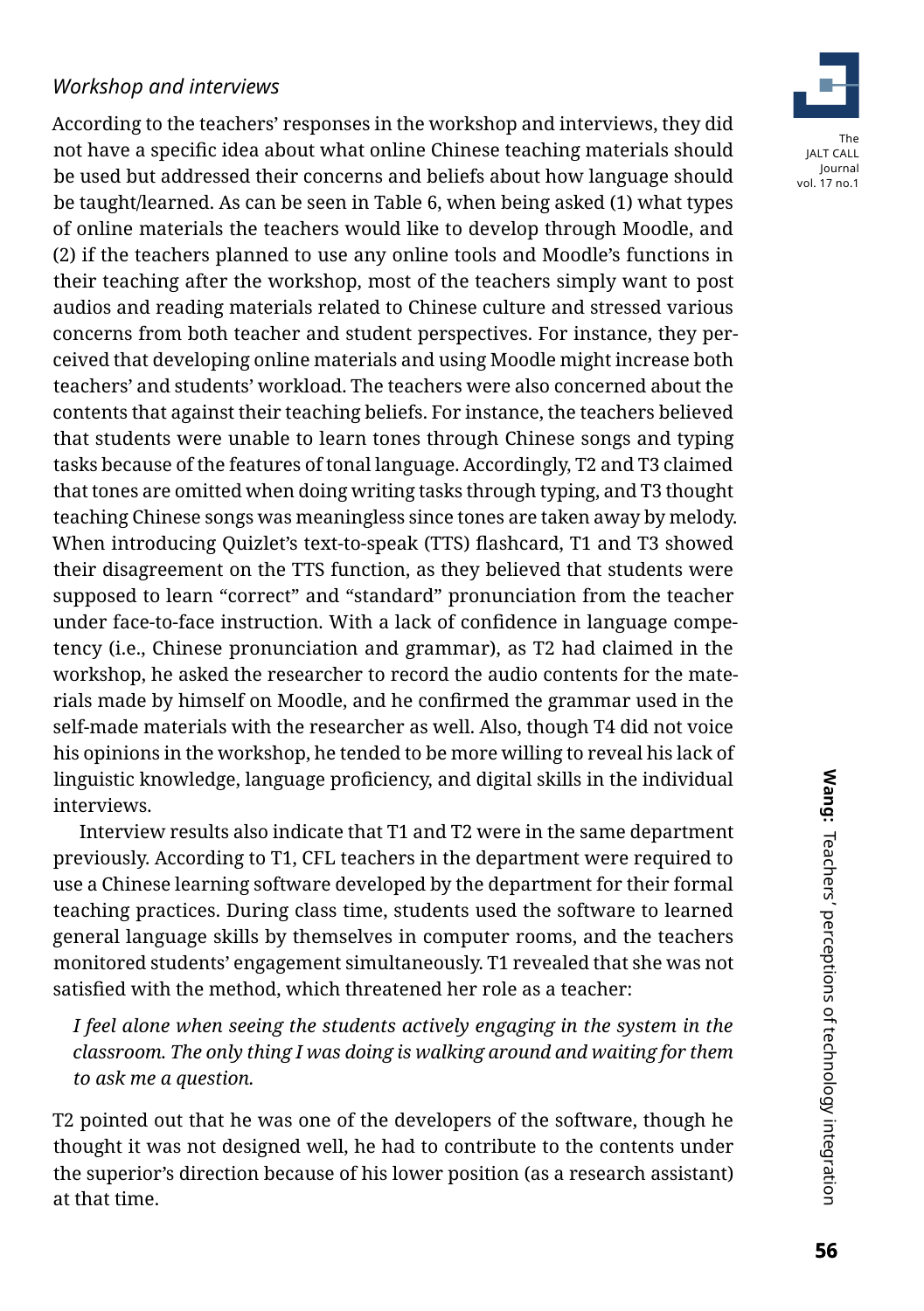**Table 6.** Teachers' needs and concerns about online materials (n=4).

| <b>Teacher</b> | <b>Needs</b>                    | <b>Concerns/beliefs</b>                                  |
|----------------|---------------------------------|----------------------------------------------------------|
| <b>T1</b>      | To digitalize the textbook used | "We (the teachers) are too busy to do extra work."       |
|                | in class and provide Chinese    | "Students do not have time to learn more outside the     |
|                | culture learning materials      | classroomthey have other subjects to learn."             |
|                |                                 | "Students should learn standard pronunciation."          |
| T <sub>2</sub> | To provide materials            | "Teachers are merely a manager (while students           |
|                | introducing Chinese culture, to | using technology)."                                      |
|                | import audios from self-made    | "I do not have time to set up the materials."            |
|                | materials and textbook CD       | "Students can't learn tones by typing."                  |
| T3             | To provide materials about      | "I prefer to teach face-to-face."                        |
|                | modern Chinese culture and      | "Students might hate the subject if they have to do      |
|                | reading materials irrelevant to | the required assignments after class."                   |
|                | the formal class                | "They (the students) cannot learn correct Chinese        |
|                |                                 | from a machine."                                         |
|                |                                 | "Students cannot learn tones from songs because          |
|                |                                 | tones are omitted in songsalso in typing."               |
| <b>T4</b>      | No idea                         | "I'm not confident about teaching."                      |
|                |                                 | "I don't know how to correct writing tasks, because      |
|                |                                 | I'm not native."                                         |
|                |                                 | "I'm not an expert (in linguistic)."                     |
|                |                                 | "My students rely on me a lot, but my digital skills are |
|                |                                 | worse than theirs."                                      |

# *Classroom observations*

The teachers' language and teaching materials used, as well as teaching procedures were observed in their classroom practices before and after the training session. Before Moodle and the online resources were introduced, all teachers tended to apply grammar translation method (GTM) and audio-lingual method (ALM) in a teacher-centered way without peer works and group activities (see Table 7). According to T1, she claimed that it was common to teach language as a subject in order to pass examination at Japanese universities, so "*teachers preferred to teach like a cram school did*". It was evident that though there were essential equipment (e.g., PC, projector, Wi-Fi, speaker, monitor, CD/DVD player) in the classrooms, the four teachers rarely used it. Only the MP3 player and CD were used in class to play the textbooks' audios. None of the teachers provided out-of-class learning materials but three of them had weekly vocabulary test, and T1 distributed weekly assignment sheets copied from another textbook, asking her students to write an article based on a selected topic.

**Wang:** Teachers' perceptions of technology integration Wang: Teachers' perceptions of technology integration Teachers' perceptions of technology integration

The JALT CALL Journal vol. 17 no.1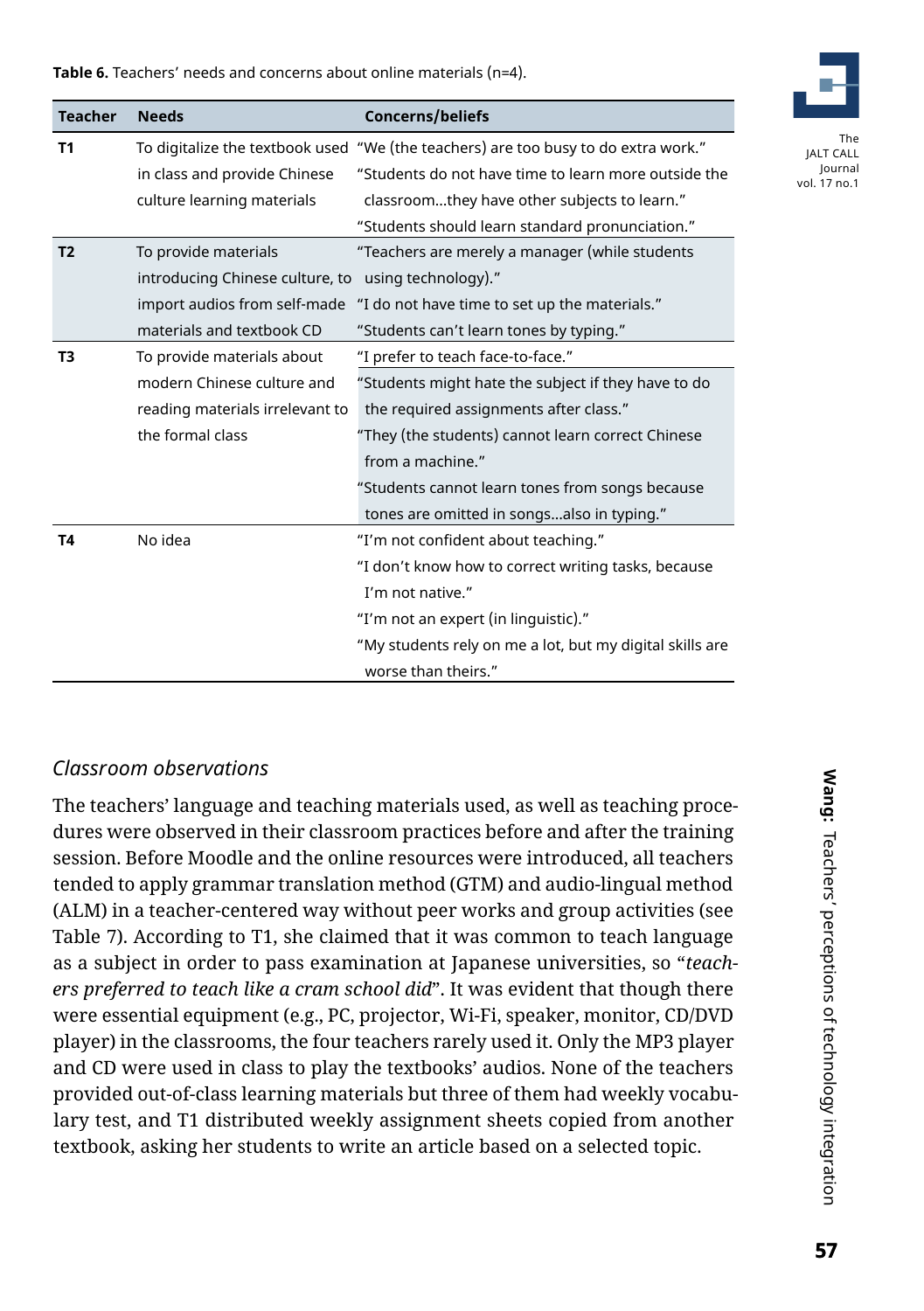**Table 7.** Classroom practices before Moodle and online resources were introduced (first semester)

| <b>Subject</b>      | T <sub>1</sub>                        | T <sub>2</sub>        | T <sub>3</sub>  | <b>T4</b>       |
|---------------------|---------------------------------------|-----------------------|-----------------|-----------------|
| Material(s) used    | Textbook                              | Textbook,             | Textbook,       | Textbook,       |
|                     |                                       | sub-textbook,         | sub-textbook,   | sub-textbook,   |
|                     |                                       | handouts,             | dictionary, MP3 | handouts, CD    |
|                     |                                       | dictionary, MP3       | audios          |                 |
|                     |                                       | audios                |                 |                 |
| Device(s) used      | N/A                                   | MP3 player            | MP3 player      | CD player, PC   |
| Smartphone ban      | Not strictly                          | Banned                | Banned          | Not specified   |
|                     | restricted                            |                       |                 |                 |
| Teacher's meta      | Japanese                              | Japanese,             | Japanese        | Japanese        |
| language(s)         |                                       | Chinese               |                 |                 |
| Dominated           | <b>GTM</b>                            | ALM, GTM              | <b>GTM</b>      | <b>GTM</b>      |
| teaching            |                                       |                       |                 |                 |
| approach(es)        |                                       |                       |                 |                 |
| Content and         | Grammar,                              | Pronunciation,        | Pronunciation,  | Vocabulary,     |
| focus               | translation                           | grammar,              | vocabulary,     | grammar,        |
|                     |                                       | translation           | grammar,        | translation,    |
|                     |                                       |                       | translation     | culture         |
| In-class activities | Free conversation, Recitation, drill, |                       | Recitation,     | Recitation,     |
|                     | grammar                               | translation,          | shadowing,      | shadowing,      |
|                     | instruction,                          | interpretation,       | translation,    | translation,    |
|                     | textbook                              | vocabulary test       | interpretation, | interpretation, |
|                     | exercises,                            |                       | vocabulary test | vocabulary test |
|                     | recitation,                           |                       |                 |                 |
|                     | translation task                      |                       |                 |                 |
| Weekly              | N/A                                   | <b>Dictation test</b> | Dictation test, | Dictation test, |
| assessment(s)       |                                       |                       | recitation      | recitation      |
| Assignment          | Weekly essay                          | N/A                   | N/A             | N/A             |

After the workshop, it was observed that T1 did not change her teaching styles and did not adopt any of the online resources and Moodle use in her classrooms, whereas the other three teachers made varied changes in their teaching practices. T2 slightly changed the teaching materials and activities, as he used Google Map to teach directions in Chinese in one of his classes. Since the teachers were voluntarily participating in this study, they were free to withdraw at any time. T3 resisted being observed in the second semester, claiming that he would like to build his "teaching authority" in his class at first. Instead of that, he started a 30-minute pronunciation class before the formal class and allowed the researcher to observe. It was observed that he used NHK's (a national broadcasting organization in Japan) video clips as a language model to correct the students' pronunciation one-to-one. Despite the fact that T4 raised fewer views on technology integration, he tried various new technology in



The JALT CALL Journal vol. 17 no.1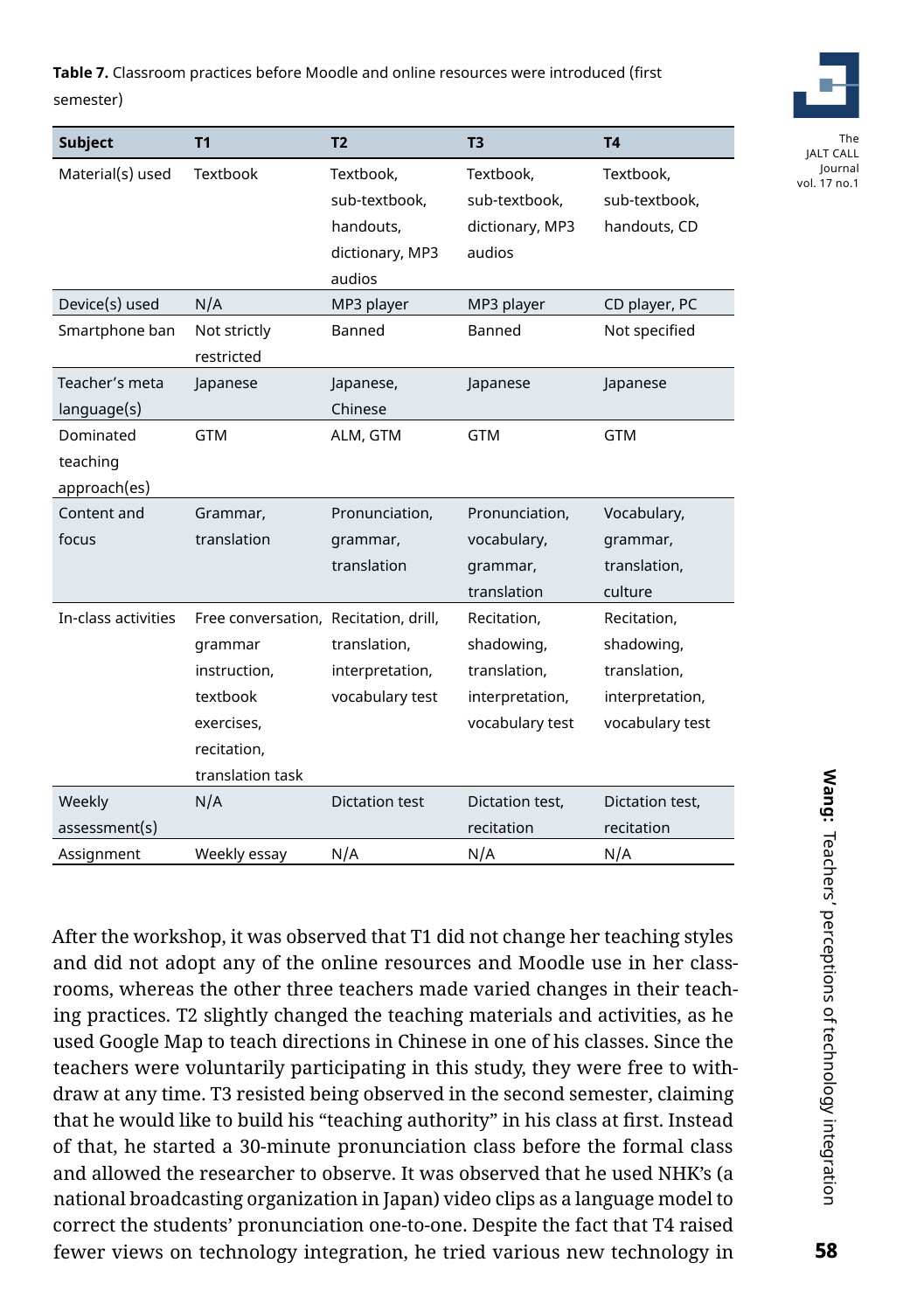classrooms (e.g., student presentation via PowerPoint, singing Chinese songs and watching videos through YouTube, demonstrating textbook and assigning tasks through Moodle, and Quizlet) that he had not used before the training. However, he claimed that he had limited digital skills and asked the researcher to upload the materials (e.g., online writing tasks, online listening tasks, pronunciation recording tasks) in Moodle for him; besides, he asked the researcher for more advice on teaching and learning. Worth to mention here is that even three of the teachers adopted new methods in their teaching after the training, their teaching approaches did not change significantly, and their teaching styles remained teacher centered. For instance, T4 presented the textbook contents through Moodle and demonstrate Quizlet on the screen and asked the students to translate the texts/vocabulary.

# *Access logs in Moodle*

Since the workshop, T1, T2, and T3 had not logged in to Moodle. When the researcher asked them the reasons of the non-accession, T1 claimed that she forgot her account; T2 claimed he was too busy to check it; T3 did not give specific reason. By contrast, T4 logged in frequently, with a total of 2,355 logins (see Table 8). It was recorded that T4 used only the website version of Moodle, and records of his activities and IP addresses indicated that he accessed Moodle mostly at the university for viewing the contents (as he presented the contents in the classrooms), as well as grading and giving feedback on students' assignments outside of class.

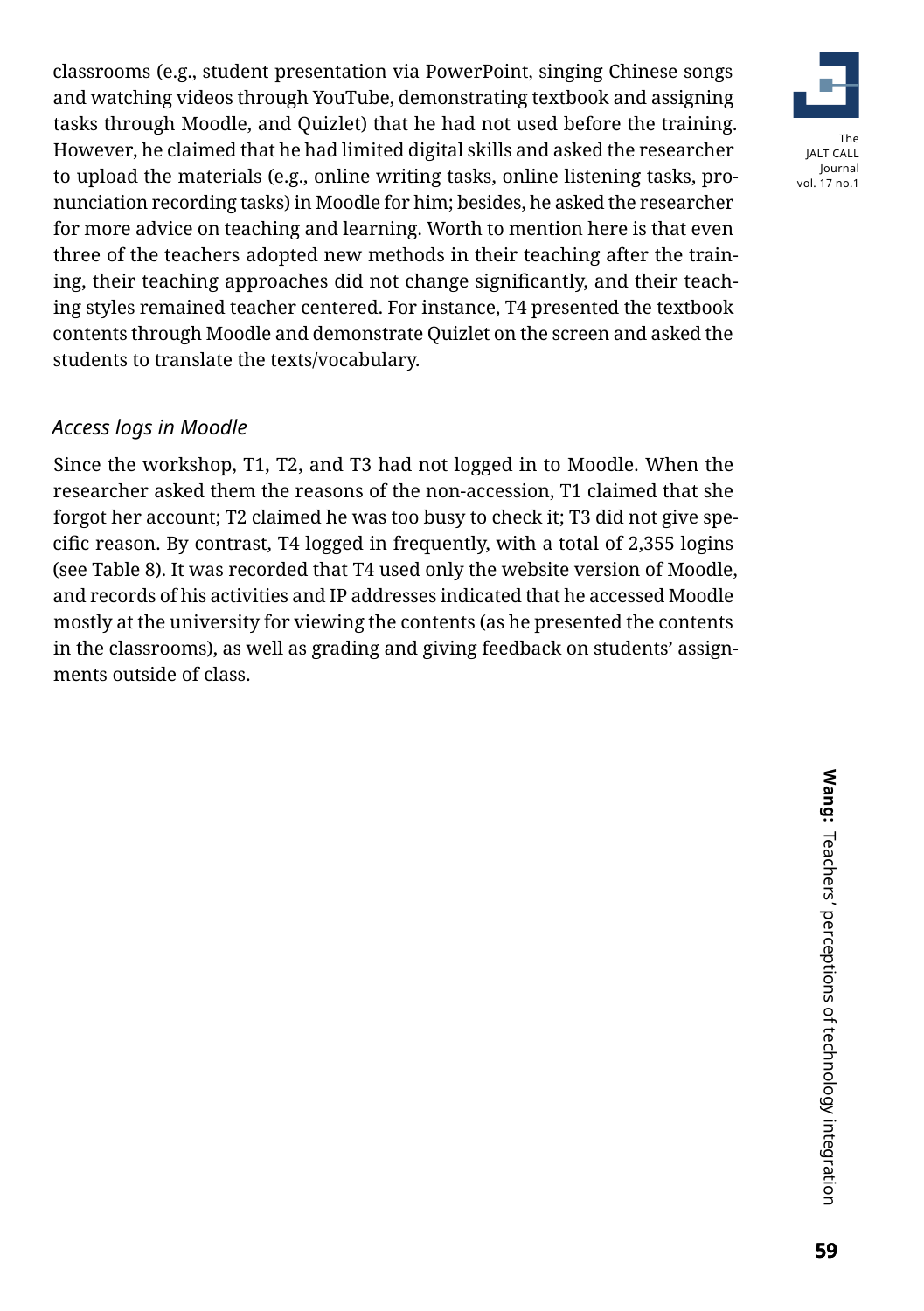#### **Table 8.** T4's engagement in Moodle

| <b>Event name</b>                            | <b>Access time</b> |  |  |  |
|----------------------------------------------|--------------------|--|--|--|
| Viewing (Total =2,123)                       |                    |  |  |  |
| Course module viewed                         | 754                |  |  |  |
| Grading form viewed                          | 418                |  |  |  |
| Course viewed                                | 415                |  |  |  |
| Grading table viewed                         | 263                |  |  |  |
| The status of the submission has been viewed | 139                |  |  |  |
| Submission viewed                            | 61                 |  |  |  |
| User profile viewed                          | 27                 |  |  |  |
| User list viewed                             | 23                 |  |  |  |
| User log report viewed                       | 11                 |  |  |  |
| Grader report viewed                         | 6                  |  |  |  |
| Notes viewed                                 | 4                  |  |  |  |
| Producing (Total = 232)                      |                    |  |  |  |
| The submission has been graded               | 164                |  |  |  |
| Course activity completion updated           | 63                 |  |  |  |
| Comment created                              | 5                  |  |  |  |
| Exporting (Total =2)                         |                    |  |  |  |
| All the submissions are being downloaded     | $\mathfrak{p}$     |  |  |  |



JALT CALL Journal vol. 17 no.1

*Note.* Event name refers to something a user conducted. Access time is calculated from a user first clicks on something in an event until he or she clicks outside the event or logs out.

# **Discussion**

The study aimed to explore the factors influencing how the in-service teachers adopted (or avoided) using technology in their teaching practices when new educational technologies were first introduced. According to the results above, the current study indicated how the four university teachers perceived technology integration and how the individual and interpersonal factors affected their adoptions or resistance to use technology for pedagogical purpose. The teachers were categorised according to their perceptions and engagement on Moodle and online resources; also, the significant factors influenced their adoption include: (1) experience in teaching and learning, (2) emotional factors, (3) competence in language and culture knowledge, (4) teaching beliefs, (5) motivation, and (6) sociocultural factors.

# *Teachers' perception and adoption of technology*

Based on the behaviours and attitudes of the teachers, it is possible to tentatively categorise the teachers into four main types, as described below.

**Confident but anti-technology**. T1 has relatively good digital skills, but she was reluctant to use technology in teaching. As she had claimed that she was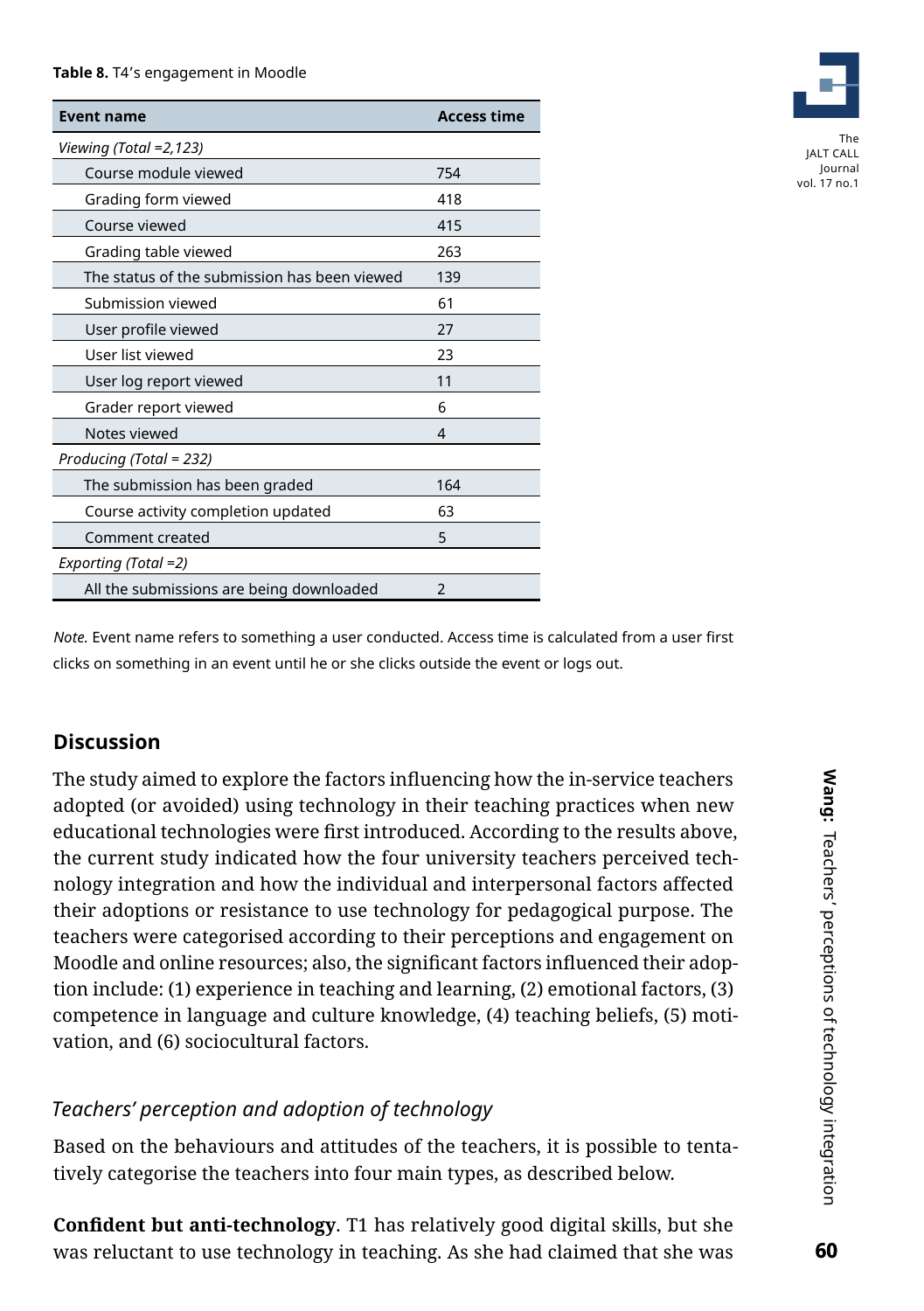"too busy to do extra work," it seems that she tended to focus more on administration works and research instead of spending time on changing her existing teaching. Also, the negative experiences in teaching with technology (i.e., the use of a CALL software complying with the superiors' demand) might have caused her unwillingness to try new methods.



**Fear of losing authority**. T3 has limited digital skills and less confidence in his language competence. He seemed to realise the difficulties he had but was reluctant to ask for help or discuss these with the teaching community. The results also reveal that T3 tended to build his authority in the classroom. The fear of losing face in front of his students/colleagues might explain why he rejected using new technologies.

**Open-minded but anxious**. T4 is the only one who adopted Moodle and various online resources in his teaching practices. However, he tended to consult with the researcher for teaching methods more often than asking for technical support. Although the researcher was willing to provide him with more training for using Moodle, T4 preferred to ask the researcher to upload the materials for him. It shows that T4 is ready to try new methods but still nervous to use unfamiliar technologies.

# *Factors affecting educational technology use*

**Experience in teaching and learning**. The four participants reported that they had had experience in teaching Chinese with technology; however, this previous experience might have caused hesitation to adopt new technologes. As the results shown by in T1 and T2's statement indicated, prior experience with teaching using technology resulted in concerns about losing control in students' learning. Additionally, the four teachers from literature backgrounds had not been trained as a language teacher before, according to T1: "*I didn't receive any training. I think the other teachers are the same. We all teach from our classroom experience.*" With a lack of SLA knowledge, they tended to teach in the way they had learned or been taught. For instance, the teachers preferred paper-based materials and encouraged the students to bring a dictionary to class, because these were the "*effective ways*" to learn Chinese with which they had learned, as they claimed. In the interviews, T3 mentioned that he had learned Chinese by listening to radios and watching NHK's television programs and videos clips,



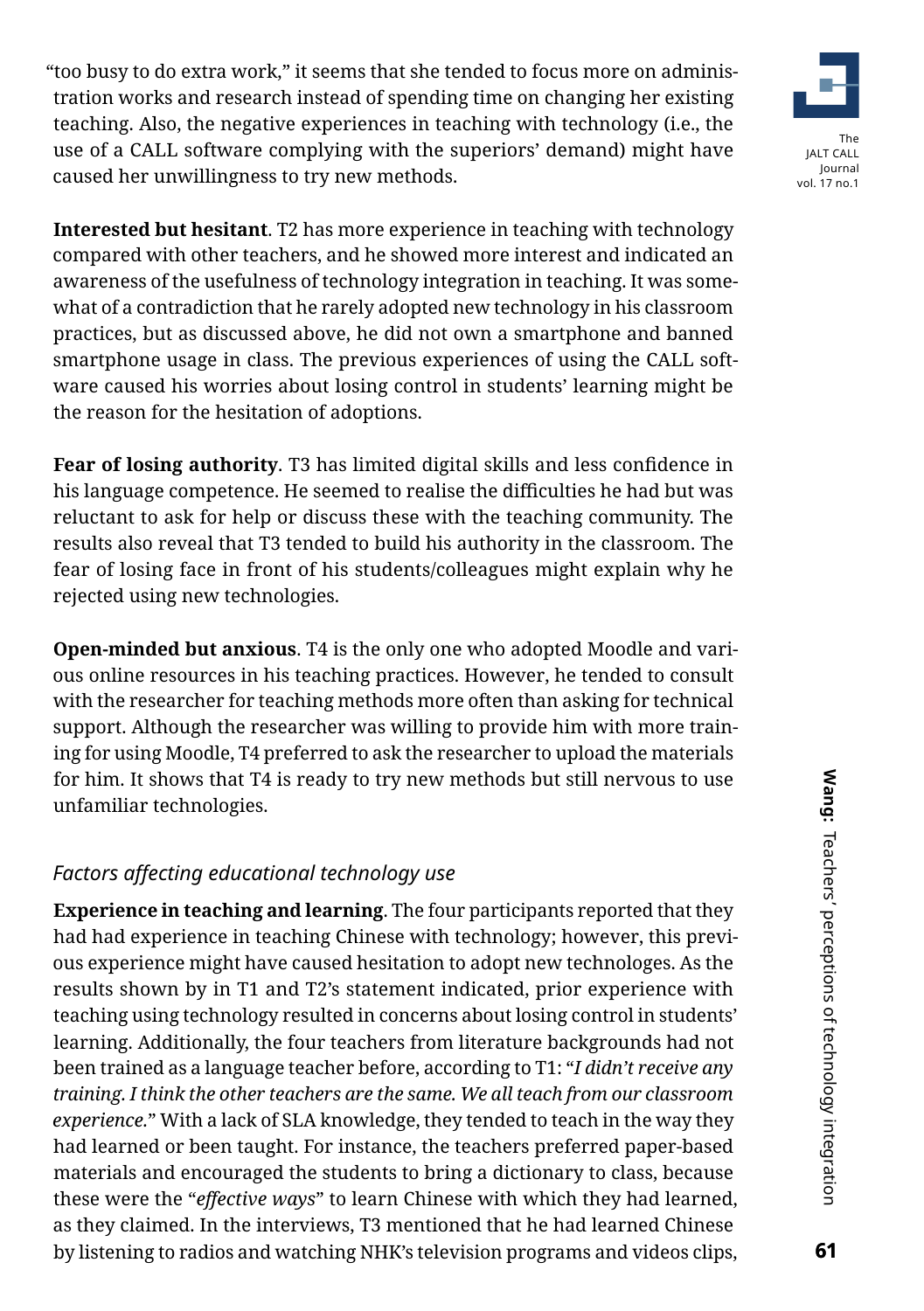so he used the NHK's videos to teach in class. T1 als*o pointed out that "The contents (self-made printouts) are original, but the teaching methods are from my previous Chinese learning experience.*" These CFL teaching/learning experiences the teachers perceived effective might explain why they still applied the traditional approach and rarely accepted new teaching methods.



**Emotional factors.** Positive and negative emotional factors also led to different outcomes (Williams *et al.*, 2016), not only confidence but also anxiety had been revealed in this study across time. The findings are in line with Howard's (2013) study that found the teachers with less confidence in using technologies perceived more risks, and the uncertain attitudes toward technology limit their use (see also Ertmer *et al.*, 2012). For instance, T3 indicated that he had little confidence in digital skill and avoided using technology. He tended to build authority and appeared to fear losing face in front of his students, whom he perceived as so-called "digital natives" (Prensky, 2001). This outcome shows some parallels with Kessler and Plakans (2008), who found that highly confident teachers used less technology compared with the less confident teachers. However, in this study, it was found that T2, who had indicated he was confident with his digital skills, did make some minor changes to his practice, but he appeared to be anxious about using technology as he feared the teacher's role may be taken over by technology (see also Lam & Lawrence, 2002). Similarly, T1 indicated relatively high confidence but did not make any changes to her practice; this might have been because she was concerned that using technology might causer her to lose her control over students' learning patterns, as she mentioned in her survey responses. Compared with previous studies, the current study found that the teachers' confidence in language proficiency and second language teaching knowledge played a more crucial role in determining technology adoption. T4 indicated he had low digital skills and low satisfaction with his current teaching, yet he made the most significant changes adopting various new methods. He was anxious about his limited linguistic and pedagogical knowledge according to what he revealed in the interview. It appears that confidence and anxiety are two sides of a coin associated with digital skills, language skills, and teaching skills, which might be factors leading to accepting or resisting innovative technologies.

**Competence in language and culture knowledge**. The competences in providing appropriate materials for students were revealed in this study, according to the teachers' needs and concerns. The three non-native Chinese teachers were more concerned about their language proficiency, which can be observed by their reliance on audios and requests for "native speaker" help. For instance, T2 asked the researcher to make audio recordings for his self-made materials, T3 invited the researcher to judge the students' pronunciation, and T4 wanted the researcher to provide feedback on the students' online tasks with him. Not only proficiency in the target language, but the awareness of English might also be the factor avoiding implementing online resources. In the training workshop, when the online resources (e.g., video maker, animation maker, and Kahoot!)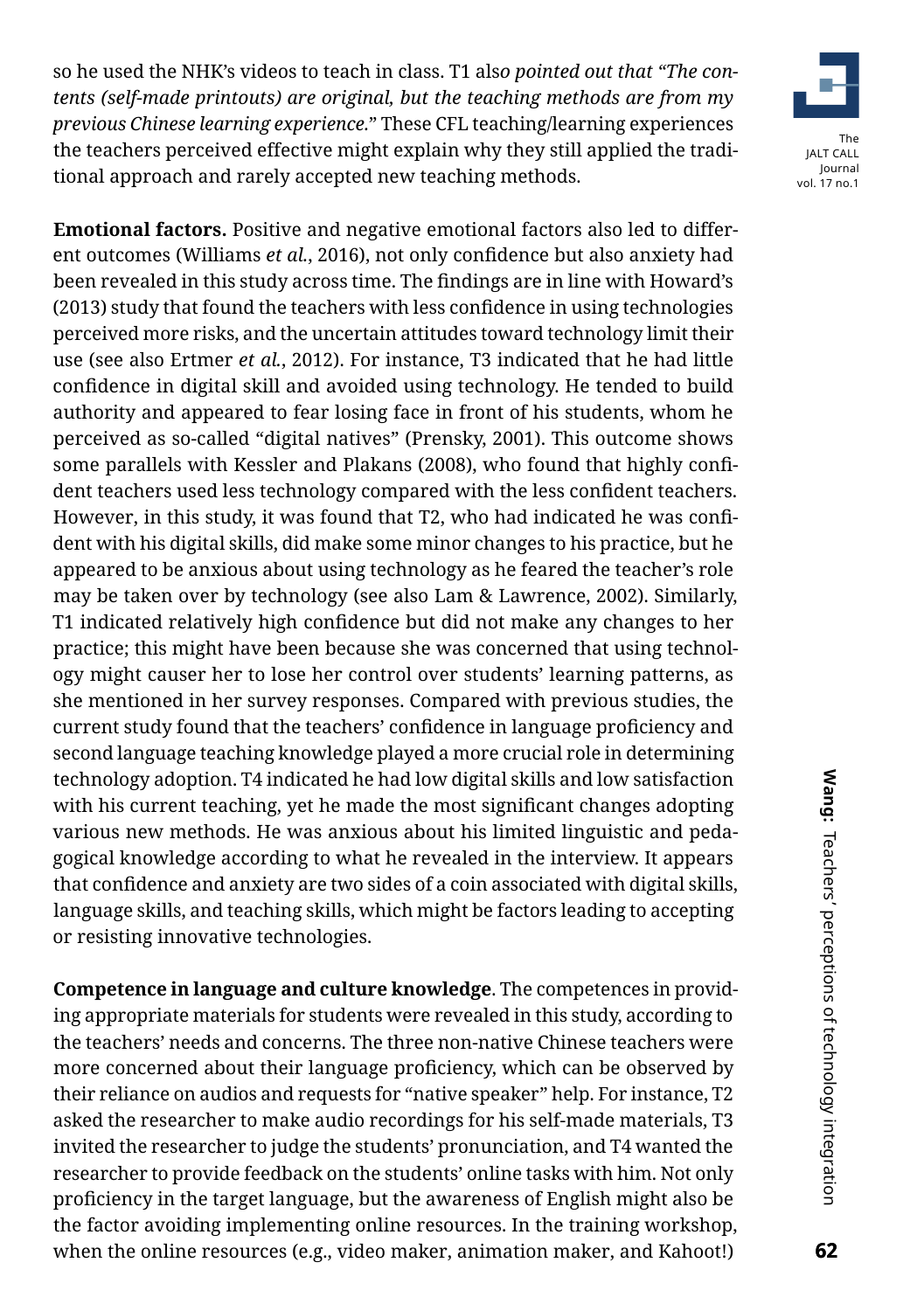that used English as the interface language were introduced, T3 and T4 revealed their concerns about their English proficiency. When the researcher suggested that teachers might consider attending international conferences and reading academic journals related to the CALL field, T4 also addressed his lack of English proficiency though he was interested. Additionally, the limitation of access to pop culture might be a barrier to providing materials for students. T2 and T4 claimed that their students asked them if they could recommend any Chinese pop songs or Chinese movies. Yet, because the teachers had been away from the target language environment for over ten years, they asked the researcher to provide the materials about Chinese culture that their students might be interested in.

**Teacher beliefs**. Though the teachers had several choices in teaching materials with the use of technology, they tended to maintain usage that was determined by their beliefs (e.g., Lai *et al.*, 2016; *Tondeur et al.*, 2017)*. In particular, this study concurred with Ding et al*.'s (2019) *findings that teachers' technology use generally aligns with their content-specific pedagogical beliefs. The emphasis on "accuracy" also became a barrier of trying new methods (i.e., providing typing tasks, teaching through songs, using TTS and authentic materials). Not only the teacher who taught beginners but also the teacher who taught advanced learners did not encourage authentic online materials. They preferred textbook-based resources, which they regarded more "accurate*" and preferred face-to-face instruction in a classroom environment. For instance, T1 claimed *that she did not encourage her students to practice pronunciation by themselves, in the way that "They will learn incorrect pronunciation outside of the classroom.*" With the belief that *"students should learn standard pronunciation*," T3 played video *clips as a language model to correct his students' pronunciation individually in class. Still, he also picked on the "imperfect*" pronunciations pronounced by the "native speakers" in the videos. Though the teachers adopted new methods in their teaching, they still maintained their teaching in a traditional way consistent with their teaching beliefs. Regarding beliefs about technology, it seems that technology is simply a "digitalised method" for the teachers' existing teachings (i.e., drills and practices).

The teacher's existing pedagogical beliefs play a crucial role of technology use as seen in Ertmer *et al.*'s study (2012). Although the researcher encouraged collaborative learning activities with technology, the teachers preferred one-way (teacher-student) instruction. After demonstrating Kahoot! in one of T4's classes, the teacher was asked about his reflections on the game-based quiz platform. As T4 stated:

*The form of game-based teaching with team working…Can they really learn from that? It is interesting, but they end up having fun… It's interesting, but for the students' sake, it's better to have a test after that, or they will forget their learning.*

Believing that traditional teaching approaches work better might explain why T4 preferred Quizlet, which provides Chinese words and pinyin (a romanisation

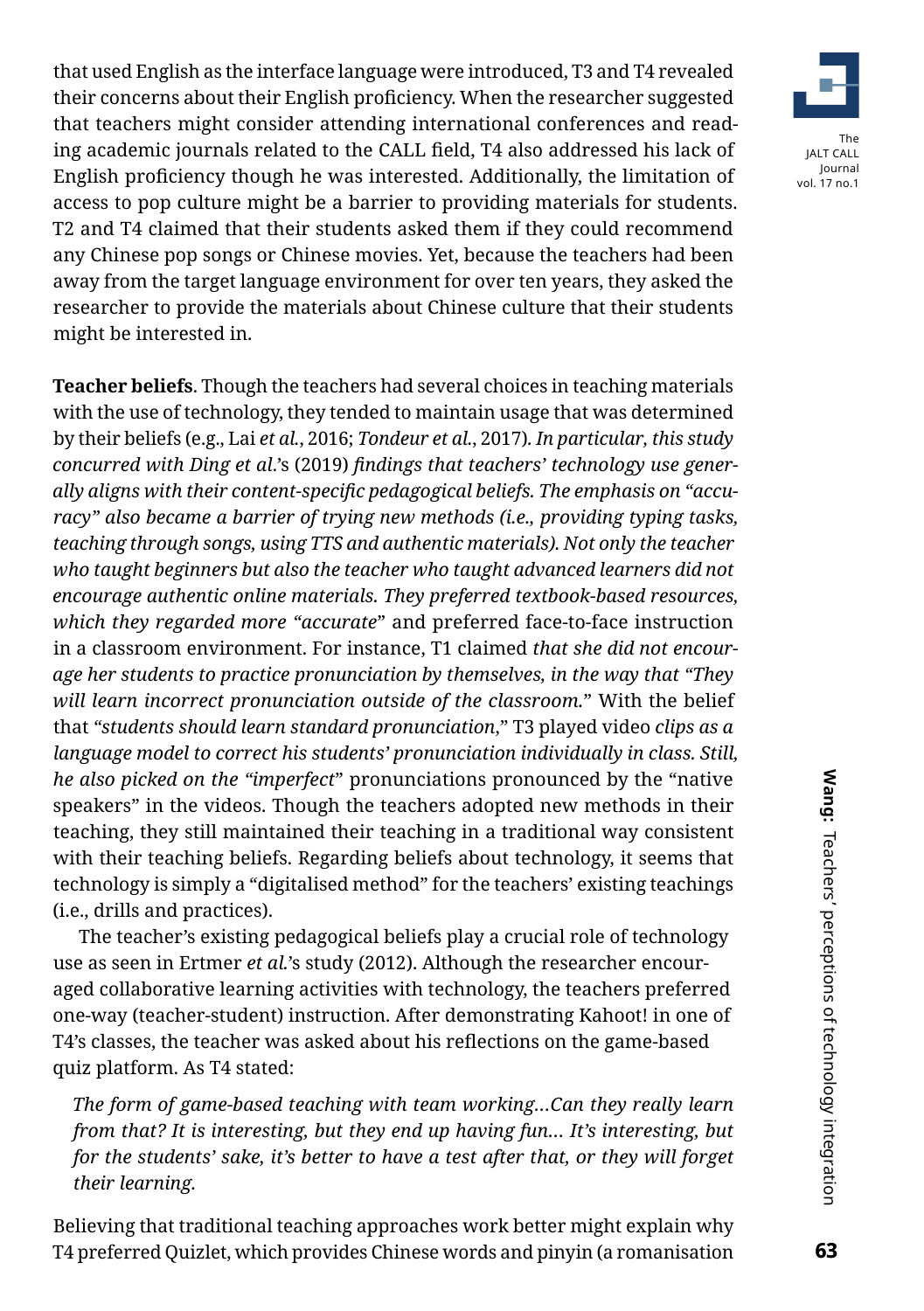of Chinese) on one side and the Japanese translation on the other side, as it coincided with his translation-based teaching approach.

The JALT CALL Journal

vol. 17 no.1

**Motivation**. How the teachers viewed the value and relatedness of adopting new methods might have impacted upon motivation. The findings echo Stupnisky *et al.*'s (2018) results that the teachers might value research over teaching in the institution with a tenure/promotion system. Since the Japanese university requires research achievement to get promotion, T1, who was an associate professor without tenure, claimed that she was too busy to do extra work for developing any materials in Moodle. Results of classroom observation showed that T2 and T3 tended to use their published textbooks to teach. While they claimed that developing online materials might gain their workload, it is perhaps online materials do not count as published output. On the other hand, T4 expressed less interest and perceived usefulness in educational technology in the pilot survey, but his engagement in Moodle was surprisingly high. T4 *had tried various teaching materials in class and asked for more teaching advice, showing his intrinsic motivation without any external rewards to use technology in his teaching practices might have been triggered. However, in the interview, he admitted that using Moodle gained his workload: "I have to spend more time preparing the materials and giving feedback to the students.*"

**Sociocultural factors**. The findings showed the interpersonal relationships (i.e., among the teachers, the teachers with their superiors, the teachers with the students, and the teachers with the researcher) might predict the teachers' perceptions in such context. Teacher community is suggested to exchange experience and search for advice for applying CALL into pedagogy (Stockwell, 2009); however, this study shows that despite the four teachers being colleagues, there was a lack of teaching collaboration and communication in the top-down hierarchy workplace. In the interviews, it was interesting that the four teachers asked the researcher questions such as "*What the others are doing in the class?*" "*Are they using Moodle?*" In Bartlett's (2020) study, he pointed out the younger and lower-ranked teachers' reluctance to try a new approach that might offend the existing practices in the Japanese workplace. In line with it, the current study also found that the junior teachers (younger or have less teaching experiences in the department) tended to follow what the superiors/ seniors required them to do (e.g., T1 and T2 used the system they did not like). Also, in a group meeting to obtain the teachers' permission for this study and the workshop, it was found that T3 was the most talkative. In contrast, the other three teachers rarely expressed their opinions and mostly showed agreement with T3. According to T1, *that was because "T3 is our senior. He has the longest teaching experience in this department among us.*" When encountering teaching problems, they tended to solve by themselves rather than asking their colleagues for help, as T1 *claimed:*

*We are colleagues, so we don't propose working methods even if we find*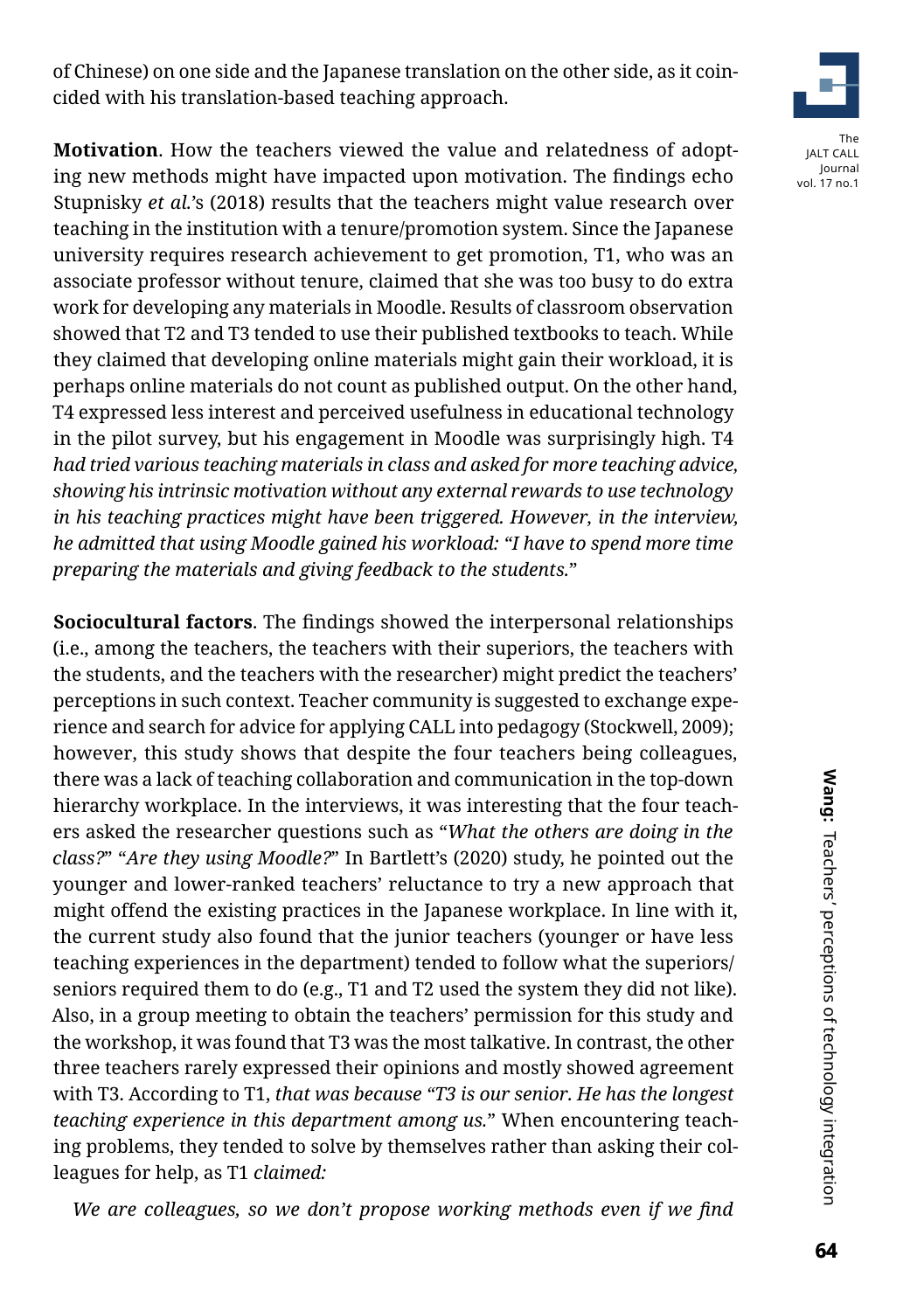*something inappropriate. Should we say anything? No, we don't. We can't… At least these teachers don't communicate about teaching methods.*



vol. 17 no.1

These are likely because of the *sempai-kohai* system (system of seniority) rooted in Japanese society that hindered the teacher community, as juniors were not encouraged to speak out in front of their seniors.

Although in the field of cross-cultural psychology, Japanese collectivism has been criticised as a stereotypical notion and Japanese is shifting to individualism (Hofstede, 2011), the concept is still valid and appears to be deeply rooted in Japanese educational systems. For example, Sugimoto (2010) notes that institutions in Japan value psychological integration as a process of socialisation to "generate a sense of group cohesion and achievement." This can explain why T2 believed using a smartphone may damage "*a sense of unity*" within the class, as he stated in the interview:

*I don't mind the students using a smartphone to look up words in class, but the class becomes out of order. One of the interesting things to come to the class is to get together and feel "the sense of unity".*

This social pressure might cause individuals to avoid conflict and embarrassment within a group, for instance, refraining from showing disagreement or from being competitive among group members. Collectivism among the teachers was found in this study. While T1 strongly disagreed on the survey item "There is a lack of technology-related sharing, discussion, or support among CFL teachers at this school," in the interview, T1 admitted that she did not know what the other teachers were doing in their classes. T1 also asked the researcher if they could track each other in Moodle. The tracking functions (logs report) in Moodle was questioned by T4 as well, as he asked, "*Am I being tracked by you (the researcher)?*" The concerns about being tracked might have cause different outcomes regarding their usage. For instance, T1 was aware that others might observe the Moodle logs. It is interesting that the teachers tended to protect their privacy of teaching from their colleagues but revealed their concerns and sought for help outside of the community.

The findings also suggested that how the teachers perceived their students' perceptions plays a crucial role in technology adoption. It seems that the teachers perceived their students as lacking in motivation to learn Chinese, and they knew most of the students took the course simply to get the required credits rather than to acquire the language. That is, the low learning motivation perceived by the teachers might have affected how much effort they were willing to put into their teaching. Moreover, as mentioned previously, the teachers perceived the students had better digital skills. The myth of digital natives (see also Stockwell & Reinders, 2019) might prevent teachers from trying new technology to save face and build authority. Besides, it was found that the non-native teachers requested audio- and culture-based materials from the researcher. It might because of the native-speakerism rooted in the context where native speakers are considered as serving as the model of language and culture (Holiday, 2006). Their ideology in language education might have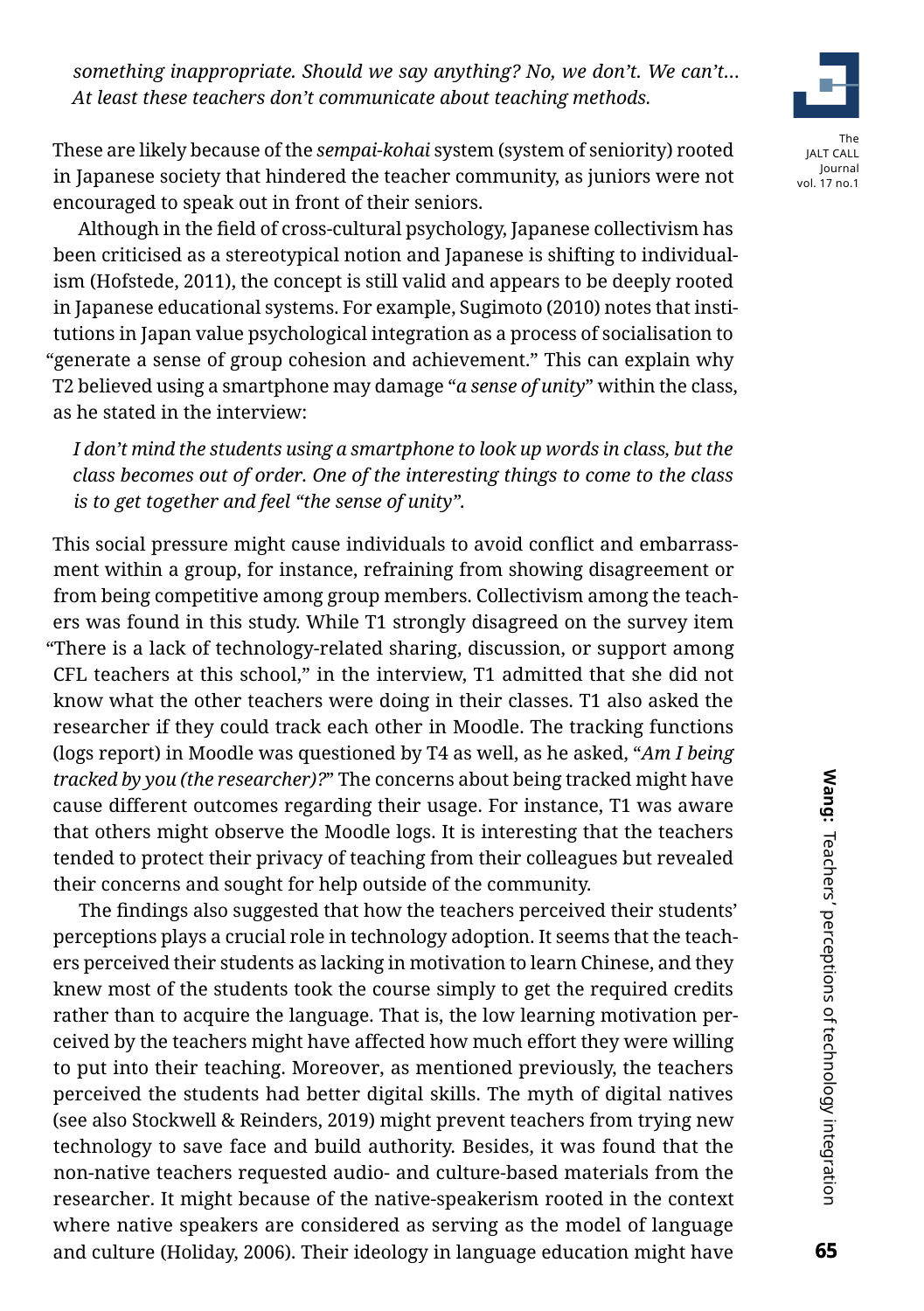# *Limitations and suggestions for future research*

Although the teachers volunteered to participate in this study without any benefits, due to ethical concerns, the researcher had to reveal the purpose of conducting the classroom observation in order to get the teachers' permission to collect the data. While the researcher did not explain the explicit goals of observing the teachers' technology used in the classrooms and Moodle logs during data collection, it was unclear if the teachers changed their intentions to use technology when they knew they were being observed.

The role of the researcher should be clarified here. At the beginning of this study, the researcher did not have a personal relationship with any of the participants and intended to provide only technical support and training for the teachers. Although the researcher attempted to be a non-participant observer in their classes, the researcher was required to take part in certain teaching activities (e.g., reading the textbook, correcting the students' pronunciation) as the teachers asked in class. There was a slight shift in the relationship over time as the teachers perceived the researcher as "a native speaker of Chinese," "a linguistic expert," "a high-skilled technology user," and "an experienced teacher," and became more willing to reveal their real voices. It was likely unintentional but can be seen as a reason for gaining trust within the community, where a dynamic relationship can be found between the participants and the researcher, as the teachers became more willing to reveal their lack of experience and confidence in teaching with technology over time. Note that different researchers replicating this study may obtain different results according to the relationships between the participants and the researcher in hierarchical contexts; also, the findings generated from the small sample size are difficult to generalise to other social contexts.

As this study found, the participants' responses in the survey and the interviews might not reveal a whole picture of their perceptions, in other words, what they claimed in the self-reported survey might not have reflected their actual behaviour. The one and a half years of investigation might not have been long enough to see how the teachers changed their existing practices, since adopting new methods is time-consuming and challenging. Therefore, this study suggests more longitudinal ethnographic research into exploring CALL ecosystems from sociocultural perspectives to discover the complex impacts on the way in a teaching environment as time progressed. Understanding how society and culture shape teachers' perceptions and behaviours might help raise awareness of the educational issues in such a context.

# **Conclusion and implications**

This study sought to investigate in-service language teachers' perceptions of integrating technology into their teaching practices in a naturalistic setting

# **Wang:** Teachers' perceptions of technology integration **6** Wang: Teachers' perceptions of technology integration Teachers' perceptions of technology integration

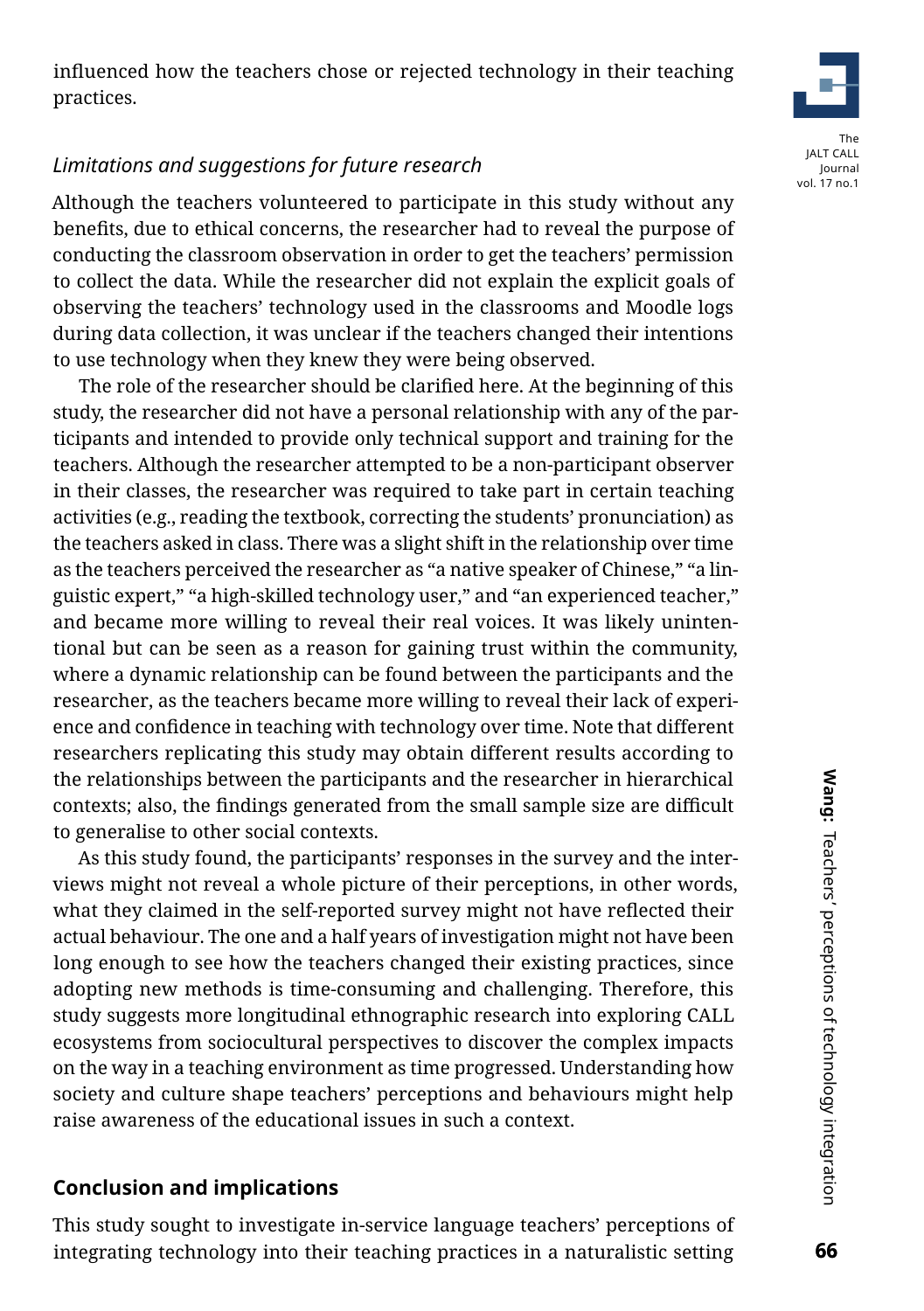to shed lights on the internal factors that hampered "fully utilising ICT" and "normalisation" of CALL. The results outline the reality of teachers' resistance to technology integration for pedagogical purposes in such a specific context, where the language teachers from literature backgrounds without training in language teaching nor technology training. The lack of CALL knowledge and the teachers' concerns about their language skills (i.e., the three Japanese teachers perceived themselves as non-native language teachers) might have caused psychological responses that affected their decisions to use Moodle and online resources. It seems the teachers' existing teaching methods rooted in their beliefs and strengthened by the teaching environment (e.g., teachercentred curriculum, learners' CFL motivation, workplace atmosphere) around them affected how they integrated technology into their teaching practices (see also Kim *et al.*, 2013; Lai *et al.*, 2016; Liu, 2011). In particular, teachers' beliefs shaped from the early stages of their own language learning and prior experience might cause resistance to change.

Though new roles for teachers in technology-enhanced language learning environments have been suggested in the literature, these teachers were reluctant to take on these new roles as the teachers perceived their authority (e.g., control over students' learning, the authority of knowledge) were taken away from technology (see also Lam & Lawrence, 2002). Moreover, the myth of "digital natives" and "face" culture might hinder the experienced teachers to become "learners of technology" because of the threat to the traditional teacher's role. In this study, it appears that when the experienced teachers faced teaching problems, they tended to ask for the researcher's help rather than their teaching community. As discussed above, it seems in such social contexts where there is a fear of negative evaluations by others; the teachers might be anxious about losing face in front of their students and colleagues.

Regarding the integration of new technology into teaching, it was found that the teachers choose the online resources which matched their existing teaching styles. It is not surprising that T4 used Moodle frequently, but mainly for viewing the materials in a digitalised textbook format. Although T4 provided feedback on students' assignment through Moodle, he seemed to underestimate the social features that Moodle can bring. The traditional teachercentred practice deeply rooted in the context, where "teacher authority" lies as a central belief, might cause "teaching an old dog new tricks." Hampel and Stickler's (2005) skills pyramid has suggested the goal of teacher education in educational technology is to develop teachers' own teaching style emerging with technology usage as they gain familiarity and confidence with technology use. However, encouraging the teachers to try resources they were not familiar with seemed to be difficult in this study, since the teachers showed their various concerns about new technology and merely adopted the CALL resources that matched their existing teaching styles. Integrating new technologies into current practices meant that the teachers had to alter their lesson plans and teaching processes. However, these experienced teachers had established their teaching routines in the classrooms, and they had their priority of work order (e.g., research and administrative activities), which meant that adopting new

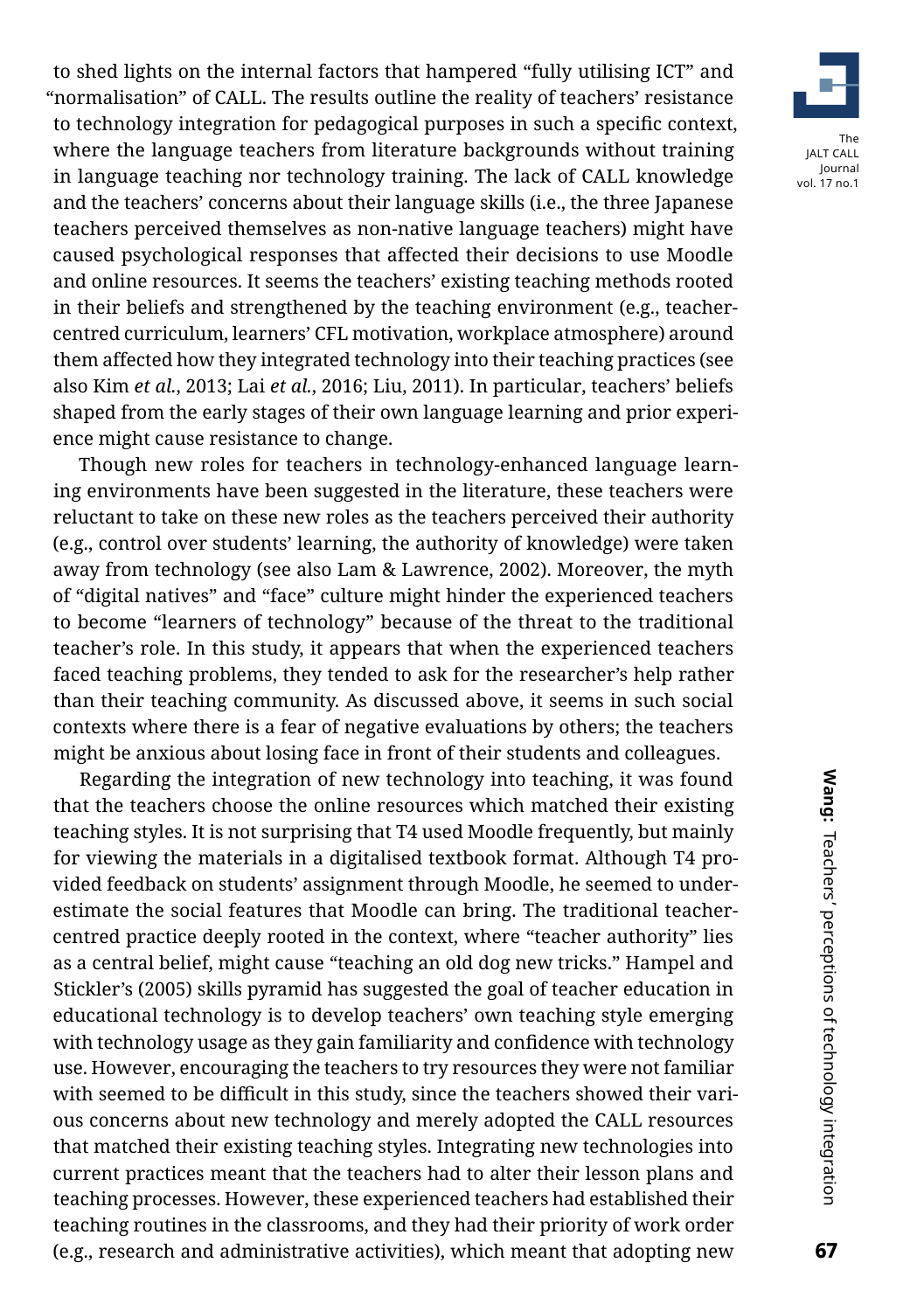methods might have increased their workload. Moreover, two of the teachers did not have a smartphone, and all the teachers mainly only used Microsoft Word and email in their everyday life. It comes as no surprise that the teachers who rarely used technology in their personal life did not embrace technology, though the extrinsic barriers could have been removed.



This study can be seen as a technology preparation for experienced inservice teachers who are novices with CALL. Observing the teachers' natural use of technology may shed light on the barriers regarding promoting policies about CALL adoption. Although the researcher attempted to help the teachers develop their CALL skills through a training workshop and follow-up support, the teachers seek more teaching advice rather than technical support. Previous studies have suggested overcoming extrinsic barriers to the use of technology in teaching by providing training, technical support, and teaching community, but the four experienced in-service teachers in this study were reluctant to "be trained" and unwilling to exchange teaching ideas nor to look for peer support. How to provide support and training to experienced in-service teachers with intrinsic barriers is an ongoing challenge for institutions, who usually play a crucial role in promoting educators to use technologies (Son, 2018). Therefore, in such a top-down educational system, institutions should be more aware of teachers' pedagogical needs and concerns to understand what hampers educational technology integration, especially for teachers who already have ingrained teaching beliefs. Providing teaching support and encouraging a teaching community will likely be an ongoing challenge in such hierarchical contexts where the teachers are unwilling to speak up against policies and practices.

# **References**

- Aşık, A., Köse, S., Yangın Ekşi, G., Seferoğlu, G., Pereira, R., & Ekiert, M. (2020). ICT integration in English language teacher education: insights from Turkey, Portugal and Poland. *Computer Assisted Language Learning, 33*(7), 708–731.
- Academic eXchange for Information Environment and Strategy (AXIES). (2019). Koutou kyouiku kikanni okeru ICT no riyouni kannsuru cyousa kenkyu kekka houkousyo [Research report on ICT integration in higher education institutions].
- Bartlett, K. (2020). Teacher praxis within the "Communicative Course of Study Guidelines" in Japan: post-implementation pedagogy. *Australian Journal of Applied Linguistics*, *3*(2), 168–182. https://doi.org/10.29140/ajal.v3n2.316

Bax, S. (2003). CALL – Past, present and future. *System, 31*(1), 13–28.

- Beatty, K. (2010). *Teaching and researching computer-assisted language learning* (2nd ed.). Longman.
- Blin, F. (2016). Towards an "ecological" CALL theory. In P. Hubbard & M. Levy (Eds.), *The Routledge handbook of language learning and technology* (pp. 39–54). Routledge.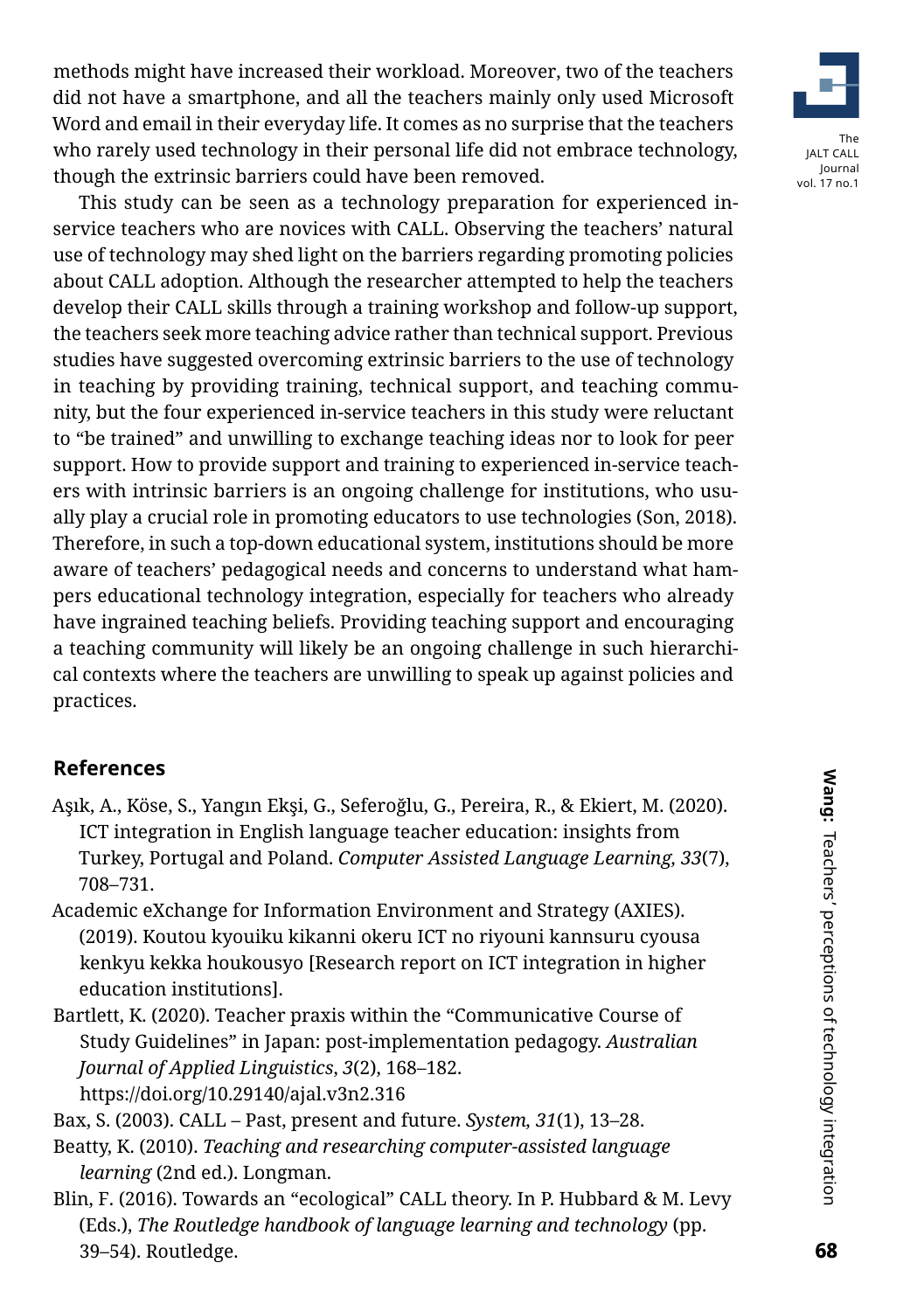**Wang:** Teachers' perceptions of technology integration **6** Wang: Teachers' perceptions of technology integration Teachers' perceptions of technology integration

- Chapelle, C. A. (2009). The relationship between second language acquisition theory and computer-assisted language learning. *Modern Language Journal, 93*, 741–753.
- Davis, F. D. (1989). Perceived usefulness, perceived ease of use, and user acceptance of information technology. *MIS Quarterly, 13*(3), 319–340.
- Ding, A. C. E., Ottenbreit-Leftwich, A., Lu, Y. H., & Glazewski, K. (2019). EFL teachers' pedagogical beliefs and practices with regard to using technology. *Journal of Digital Learning in Teacher Education, 35*(1), 20–39.

Dörnyei, Z., & Ushioda, E. (2013). *Teaching and researching: Motivation*. Routledge.

- Ertmer, P. A. (1999). Addressing first- and second-order barriers to change: Strategies for technology integration. *Educational Technology Research and Development, 47(4)*, 47–61.
- Ertmer, P. A., Ottenbreit-Leftwich, A. T., Sadik, O., Sendurur, E., & Sendurur, P. (2012). Teacher beliefs and technology integration practices: A critical relationship. *Computers and Education, 59*, 423–435.

Hadley, G. (2017). *Grounded theory in applied linguistics: A practical guide*. Routledge.

- Hampel, R., & Pleines, C. (2013). Fostering student interaction and engagement in a virtual learning environment: An investigation into activity design and implementation. *CALICO Journal, 30*(3), 342–370.
- Hofstede, G. (2011). Dimensionalizing cultures: The Hofstede model in context. *Online Readings in Psychology and Culture, 2*(1).
- Holliday, A. (2006). Native-speakerism. *ELT Journal 60*(4), 385–387.

Howard, S. K. (2013). Risk-aversion: Understanding teachers' resistance to technology integration. *Technology, Pedagogy and Education*, *22*(3), 357–372.

Hubbard, P. (2008). CALL and the future of language teacher education. *CALICO Journal*, *25*(2), 175–188.

- Hubbard, P., & Levy, M. (2016). Theory in computer-assisted language learning research and practice. In P. Hubbard & M. Levy (Eds.), *The Routledge handbook of language learning and technology* (pp. 50–64). Routledge.
- Kessler, G., & Plakans, L. (2008). Does teachers' confidence with CALL equal innovative and integrated use? *Computer Assisted Language Learning*, *21*(3), 269–282.
- Kim, C., Kim, M. K., Lee, C., Spector, J. M., & DeMeester, K. (2013). Teacher beliefs and technology integration. *Teaching and Teacher Education, 29*, 76–85.
- Lai, C., Yeung, Y., & Hu, J. (2016). University student and teacher perceptions of teacher roles in promoting autonomous language learning with technology outside the classroom. *Computer Assisted Language Learning, 29*(4), 703–723.



The JALT CALL Journal vol. 17 no.1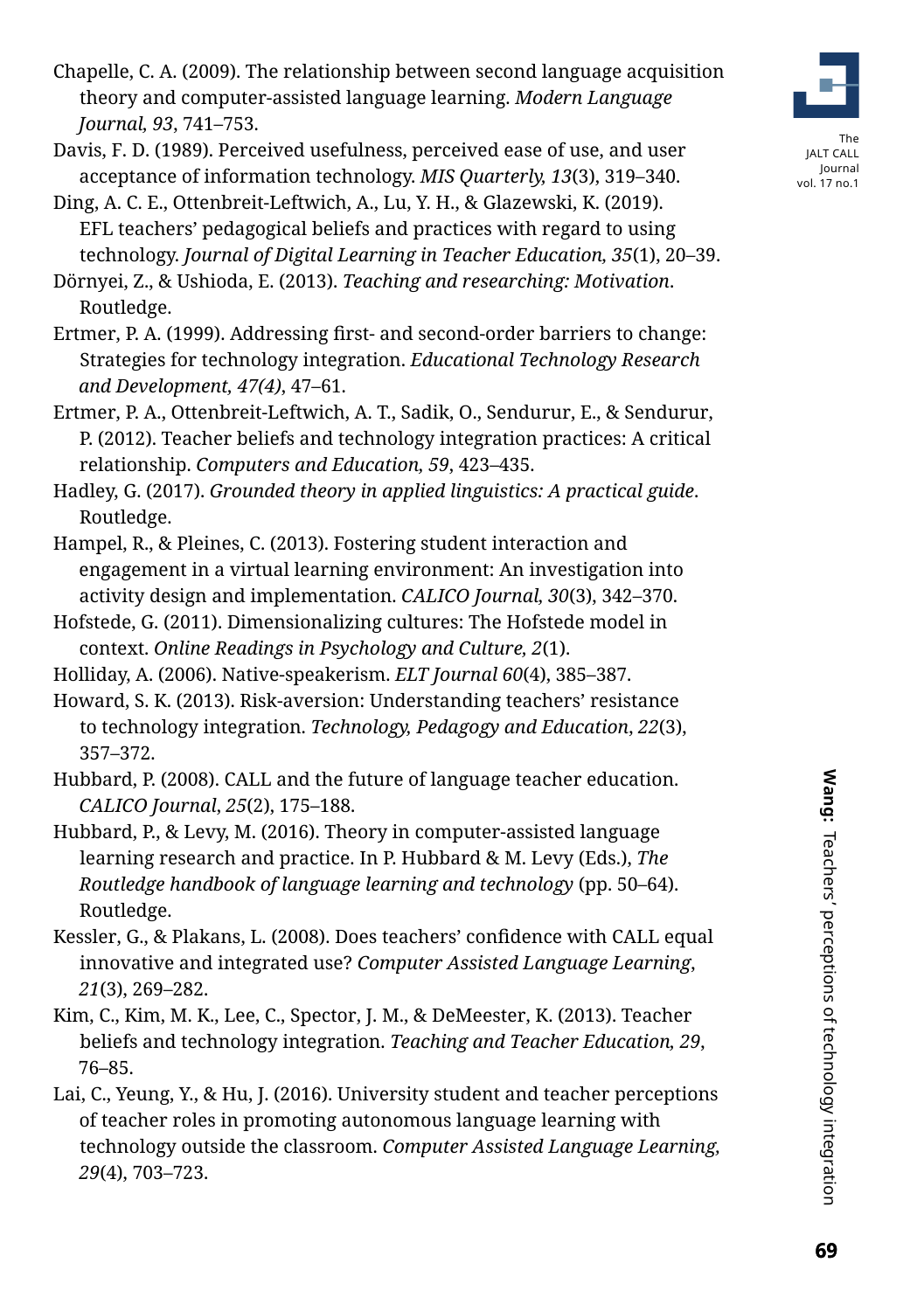- Lam, Y., & Lawrence, G. (2002). Teacher-student role redefinition during a computer-based second language project: Are computers catalysts for empowering change?. *Computer Assisted Language Learning, 15*(3), 295–315.
- Levy, M., Hubbard, P., Stockwell, G., & Colpaert, J. (2015). Research challenges in CALL. *Computer Assisted Language Learning, 28*(1), 1–6.
- Merriam, S. B., & Tisdell, E. J. (2015). *Qualitative research: A guide to design and implementation*. Jossey-Bass.
- MEXT, Japanese Ministry of Education, Culture, Sports, Science and Technology (2011). The Vision for ICT in Education: Toward the Creation of a Learning System and Schools Suitable for the 21st Century. Retrieved from [https://www.mext.go.jp/component/a\\_menu/education/micro\\_](https://www.mext.go.jp/component/a_menu/education/micro_detail/__icsFiles/afieldfile/2017/06/26/1305484_14_1.pdf) [detail/\\_\\_icsFiles/afieldfile/2017/06/26/1305484\\_14\\_1.pdf](https://www.mext.go.jp/component/a_menu/education/micro_detail/__icsFiles/afieldfile/2017/06/26/1305484_14_1.pdf)
- Nunan, D. (1992). *Research methods in language learning*. Cambridge University Press.
- National Institute for Educational Policy Research. (2019). Programme for International Student Assessment 2018 (PISA 2018). Ministry of Education, Culture, Sports, Science and Technology. Retrieved from https://www.nier.go.jp/kokusai/pisa/pdf/2018/06\_supple.pdf
- Prensky, M. (2001). Digital natives, digital immigrants. *On the Horizon, 9*(5), 1–6.
- Son, J. B. (2018). *Teacher development in technology-enhanced language teaching*. Palgrave Macmillan.
- Stickler, U., & Hampel, R. (2015). Qualitative research in CALL. *CALICO Journal, 32*(3), 380–395.
- Stickler, U., Hampel, R., & Emke, M. (2020). A developmental rramework for online language teaching skills. *Australian Journal of Applied Linguistics, 3*(1), 133–151. https://doi.org/10.29140/ajal.v3n1.271
- Stockwell, G. (2009). Teacher education in CALL: teaching teachers to educate themselves. *International Journal of Innovation in Language Learning and Teaching, 3*(1), 99–112.
- Stockwell, G., & Hubbard, P. (2013). Some emerging principles for mobileassisted language learning. *The International Research Foundation for English Language Education*, 1–15.
- Stockwell, G. (2015). Digital media literacy in language teaching. *Korean Language Education Research*, 36, 361–381.
- Stockwell, G., & Reinders, H. (2019). Technology, motivation and autonomy, and teacher psychology in language learning: Exploring the myths and possibilities. *Annual Review of Applied Linguistics, 39*, 40–51.
- Stupnisky, R. H., BrckaLorenz, A., Yuhasb, B., & Guayc, F. (2018). Faculty members' motivation for teaching and best practices: Testing a model based on self-determination theory across institution types. *Contemporary Educational Psychology,* 53, 15–26.
- Sugimoto, Y. (2010). *An introduction to Japanese society* (3rd ed.). Cambridge University Press.